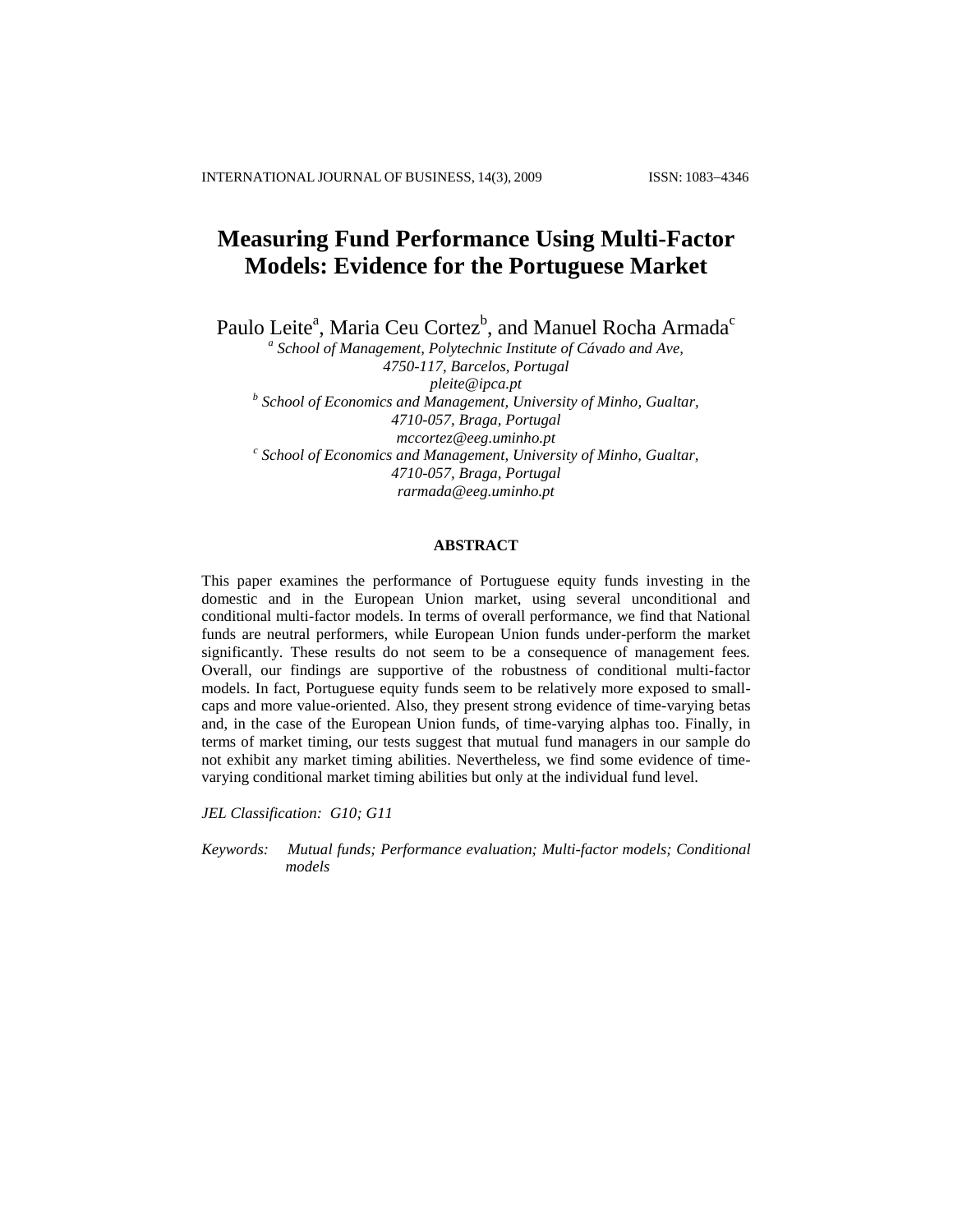# **I. INTRODUCTION**

Since the CAPM-based measures of Sharpe (1966) and Jensen (1968), performance evaluation measures have evolved considerably. One of the major improvements in the area has focused on models that control for some stock market anomalies. For instance, the Fama and French (1993, 1996) three-factor model controls for size and book-tomarket effects, and the Carhart (1997) four-factor model adds a stock-momentum variable. Another line of research suggests conditional models of performance evaluation as being able to provide more reliable estimates of performance. Indeed, Ferson and Schadt (1996) and Christopherson, Ferson and Glassman (1998) have argued that it is important to take into account the public information available to investors at the time the returns were generated, allowing both performance and risk estimates to be time-varying.

In spite of the developments mentioned above, most of the recent empirical studies in the financial literature, which use these more sophisticated performance evaluation techniques, conclude that portfolio managers are not able to out-perform the market (e.g.: Blake, Lehmann and Timmermann, 2002; Otten and Bams, 2004; Ferson and Qian, 2004). Besides their poor overall performance, fund managers do not seem to be able to exhibit any market timing abilities as well (e.g.: Ferson and Qian, 2004; Byrne, Fletcher and Ntozi, 2006). This type of evidence is consistent with the earlier studies on fund performance evaluation and come in support of the efficient market hypothesis.

On the other hand, research on mutual fund performance has been somewhat geographically limited (Khorana, Servaes and Tufano, 2005), and essentially centred in the US and the UK markets. Recent developments in fund performance evaluation techniques have not yet been explored in many other markets, especially if we consider studies that employ the theoretically superior conditional multi-factor models. The studies of Kryzanowski, Lalancette and To (1997) in the Canadian market, Otten and Bams (2002) in some European markets and Bauer, Otten and Rad (2006) in the New Zealand market are some of the few exceptions.

Furthermore, given the well known "data mining" problem, one of the attractive features of our study is that it focuses on a largely unexplored European fund market: the Portuguese. In fact, we are aware of only two published studies that focus on the performance evaluation of Portuguese equity funds. Cortez and Silva (2002) evaluate the overall performance of a sample of 12 National stock funds, during the period April 1994 – March 1998, using two single-factor models: an unconditional model and a conditional model with time-varying betas. Their results are supportive of the conditional framework, with fund managers presenting, on average, neutral performances. Romacho and Cortez (2006) focus on the selectivity and timing abilities of 21 Portuguese-based funds, during the period January 1996 – December 2001. Using unconditional versions of the Henriksson and Merton (1981) model, their results show that managers do not exhibit selectivity or timing abilities and present evidence of a strong negative correlation between these two components of overall performance.

We investigate the performance of a survivorship bias-controlled sample of Portuguese-based mutual funds, with different investment objectives (National and European Union stocks) and during a longer and more recent period (January 2000 through December 2007). We contribute to the international mutual fund performance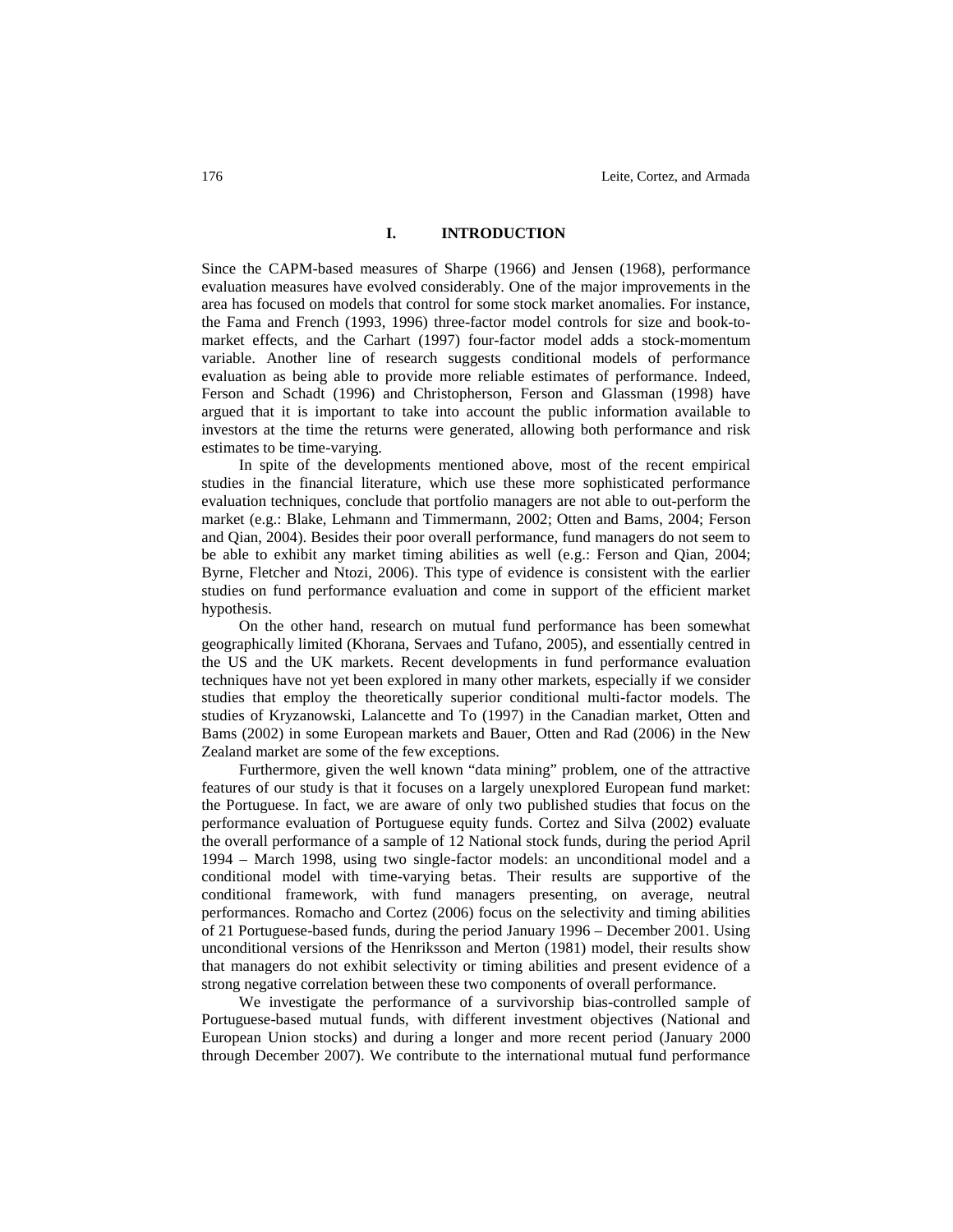literature by providing a comprehensive analysis of the performance of Portuguese mutual funds investing locally as well as in the European market. Besides using more robust performance evaluation techniques (conditional multi-factor models) to analyse overall performance as well as timing and selectivity abilities of fund managers, the analysis is complemented with robustness tests to check for possible effects that may arise from survivorship bias, management fees and spurious regressions.

The paper is organized as follows: Section II presents the performance evaluation models used. Section III describes the data. Section IV presents and discusses our empirical findings. Finally, Section V summarizes our main results and presents the conclusions.

# **II. FUND PERFORMANCE EVALUATION MODELS**

#### **A. Overall Performance**

### **1. Unconditional Multi-Factor Model**

Most of the earlier mutual fund performance studies use an unconditional single-factor performance measure: Jensen's (1968) alpha. This measure is the intercept of the following regression:

$$
r_{p,t} = \alpha_p + \beta_p r_{m,t} + \varepsilon_{p,t}
$$
 (1)

where  $r_{p,t}$  represents the excess return of portfolio p over period t,  $r_{m,t}$  the market's excess return during the same period,  $\beta_p$  the systematic risk of the portfolio and  $\varepsilon_{p,t}$  is an error term with the following properties:  $E(\varepsilon_{p,t})=0$ ,  $Var(\varepsilon_{p,t})=\sigma^2 \varepsilon_{p,t}$ ,  $Cov(\varepsilon_{p,t}, r_{m,t}) = Cov(\varepsilon_{p,t}, \varepsilon_{j,t}) = 0$ . A statistically significant positive (negative) alpha indicates an out-performance (under-performance) in relation to the market proxy.

The single-factor model presumes that a single market index is enough to explain the fund's investment strategies. Since we can have a wide variety of investment styles, single-factor models can yield biased estimates of performance. In fact, Fama and French's (1993, 1996) research on the cross-sectional variation of stock returns has provided strong evidence of the relevance of two additional risk factors: size and bookto-market. The unconditional multi-factor model we use is the Fama and French threefactor model, which is based on the following regression:

$$
r_{p,t} = \alpha_p + \beta_{p,m} r_{m,t} + \beta_{p,SMB} r_{SMB,t} + \beta_{p,HML} r_{HML,t} + \varepsilon_{p,t}
$$
 (2)

where  $r_{SMB,t}$  is the difference in the returns of a small-cap portfolio and a large-cap portfolio at time t and  $r_{HML,t}$  is the difference in the returns of a portfolio of high bookto-market stocks and a portfolio of low book-to-market stocks at time t.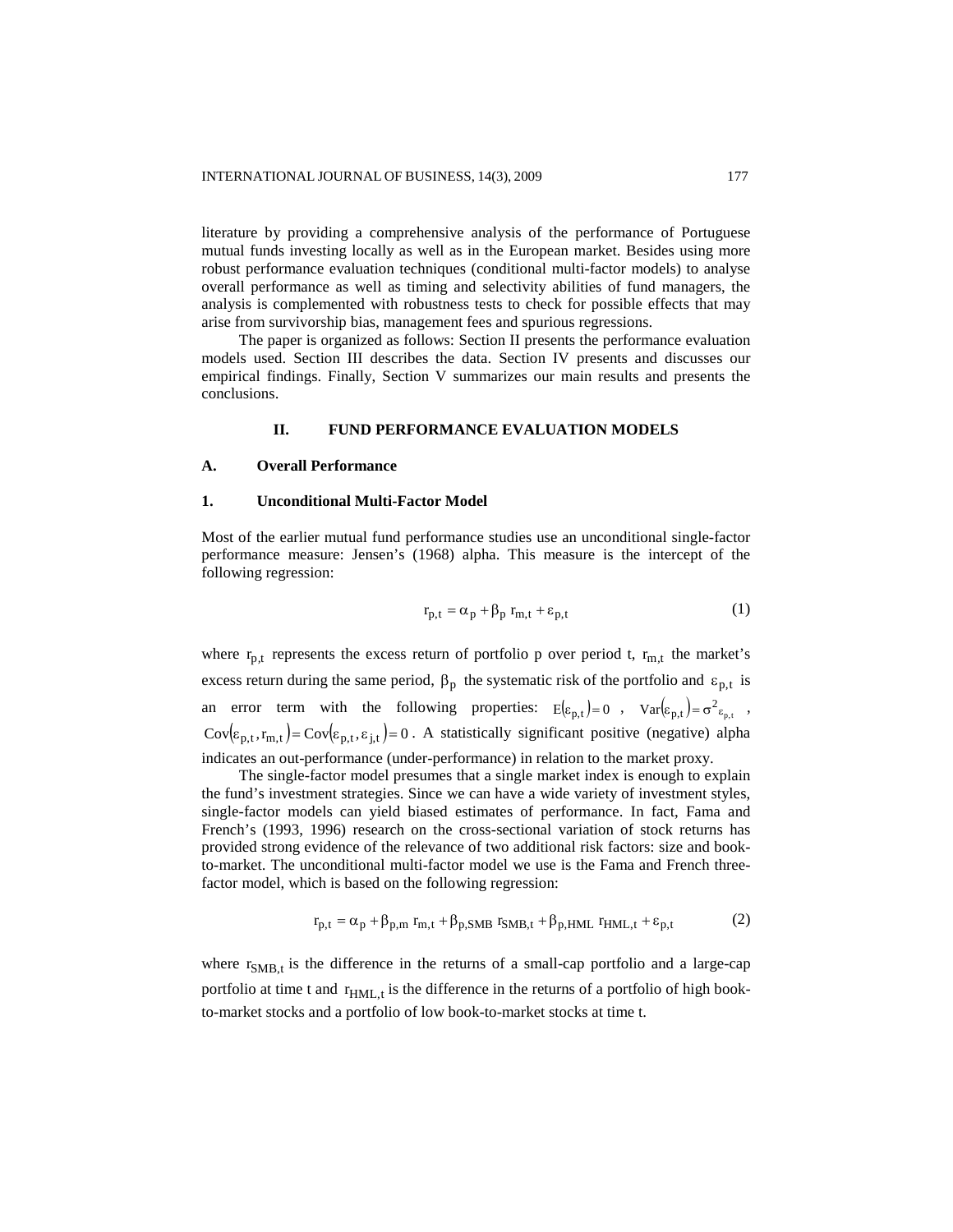# **2. Conditional Multi-Factor Model**

It is well recognised that unconditional models may produce incorrect performance estimates, especially when portfolio managers exhibit market timing skills or employ dynamic investment strategies resulting in time-varying risk (Grinblatt and Titman, 1989; Jensen, 1972).

Given that, in reality, both expected returns and risk are time-varying, Ferson and Schadt (1996) proposed a conditional approach to performance evaluation. In their conditional model, betas are allowed to vary in time as linear functions of a vector of predetermined information variables,  $Z_{t-1}$ , that represents the public information available at time t-1 for predicting returns at time t:

$$
\beta_p (Z_{t-1}) = \beta_{0p} + \beta'_p z_{t-1}
$$
 (3)

where  $z_{t-1}$  represents a vector of the deviations of  $Z_{t-1}$  from the (unconditional) average values,  $\beta'_{p}$  is a vector that measures the response of the conditional beta to the information variables and  $\beta_{0p}$  is an average beta, which represents the (unconditional) mean of the conditional betas. For a conditional single-factor model, the regression becomes:

$$
\mathbf{r}_{p,t} = \alpha_p + \beta_{0p} \mathbf{r}_{m,t} + \beta_p'(z_{t-1} \mathbf{r}_{m,t}) + \varepsilon_{p,t} \tag{4}
$$

where  $E(\epsilon_{p,t} | Z_{t-1}) = E(\epsilon_{p,t} r_{m,t} | Z_{t-1}) = 0$ . If a manager uses only publicly available information, represented by  $Z_{t-1}$ , the conditional alpha will be equal to zero, indicating neutral performance, which is consistent with the semi-strong form of market efficiency of Fama (1970).

Christopherson, Ferson and Glassman (1998) have extended the model of Ferson and Schadt (1996) by also allowing alphas to be time-varying. In their conditional model, alpha is a linear function of the vector  $Z_{t-1}$ :

$$
\alpha_{\mathbf{p}} \left( Z_{t-1} \right) = \alpha_{0\mathbf{p}} + A_{\mathbf{p}}' \mathbf{z}_{t-1} \tag{5}
$$

where  $\alpha_{0p}$  is an average alpha and the vector  $A'_p$  measures the sensitivity of the conditional alpha to the information variables. Combining equations (4) and (5) gives a conditional single-factor model with time-varying alphas and betas:

$$
r_{p,t} = \alpha_{0p} + A'_{p} z_{t-1} + \beta_{0p} r_{m,t} + \beta'_{p} (z_{t-1} r_{m,t}) + \varepsilon_{p,t}
$$
(6)

Regression (6) can be easily extended to a multi-factor framework. A model with L information variables and K factors will have a total of  $(L + 1) \times (K + 1)$  regressors: a constant, the L information variables, the K factors and the cross-products of the L information variables with the K factors. Combining regression (6) with the Fama and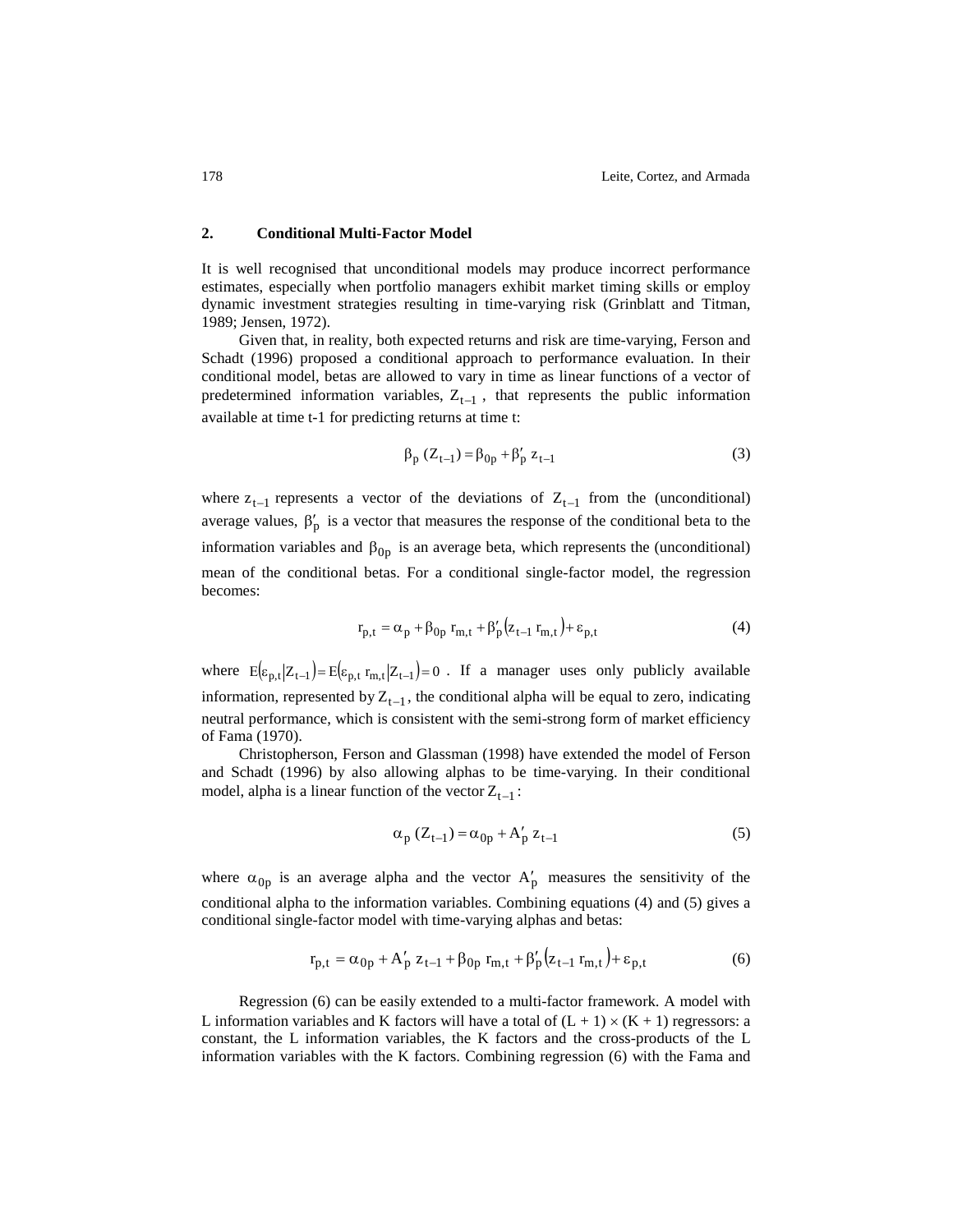French (1993, 1996) three-factor model gives our conditional multi-factor model with time-varying alphas and betas:

$$
r_{p,t} = \alpha_{0p} + A'_{p} z_{t-1} + \beta_{0p,m} r_{m,t} + \beta'_{p,m} (z_{t-1} r_{m,t}) + \beta_{0p, SMB} r_{SMB,t} +
$$
  
\n
$$
\beta'_{p, SMB} (z_{t-1} r_{SMB,t}) + \beta_{0p, HML} r_{HML,t} + \beta'_{p, HML} (z_{t-1} r_{HML,t}) + \varepsilon_{p,t}
$$
\n(7)

#### **B. Market Timing**

# **1. Unconditional Multi-Factor Model**

The fund performance evaluation models presented above are only capable of evaluating a fund manager's overall performance. However, overall performance itself can be decomposed into two components: the manager's security selection and market timing abilities.

By considering that a fund manager has the ability to predict market movements, Treynor and Mazuy (1966) have proposed a CAPM-based model for measuring market timing ability:<sup>1</sup>

$$
\mathbf{r}_{\mathbf{p},t} = \alpha_{\mathbf{p}} + \beta_{\mathbf{p}} \mathbf{r}_{\mathbf{m},t} + \gamma_{\mathbf{p}} \mathbf{r}_{\mathbf{m},t}^{2} + \varepsilon_{\mathbf{p},t}
$$
(8)

In regression (8),  $\alpha_p$  represents selectivity ability,  $\gamma_p$  indicates a fund's market timing ability and  $\varepsilon_{p,t}$  is an error term with the following properties:

$$
E(\varepsilon_{p,t}) = Cov(\varepsilon_{p,t}, r_{m,t}) = Cov(\varepsilon_{p,t}, r_{m,t}^2) = 0
$$

The quadratic term is introduced to account for possible non-linearity between fund returns and market returns.

We use an unconditional multi-factor version of the Treynor and Mazuy (1966) model, which is obtained by including the Fama and French (1993) size and book-tomarket factors in regression (8):

$$
r_{p,t} = \alpha_p + \beta_{p,m} r_{m,t} + \beta_{p,SMB} r_{SMB,t} + \beta_{p,HML} r_{HML,t} + \gamma_p r_{m,t}^2 + \varepsilon_{p,t}
$$
(9)

#### **2. Conditional Multi-Factor Model**

Treynor and Mazuy's (1966) market timing model relies on the convexity in the relation between the fund's returns and the market return to indicate timing ability. Convexity implies that the increase in the fund's return when market return increases will be higher than the decrease in the fund's return generated by a similar decrease in the market's return. However, Ferson and Schadt (1996) argue that a convex relation can also be a result of ignoring the time variation in risk and risk premiums across the different states of the economy. To account for this source of nonlinearity, Ferson and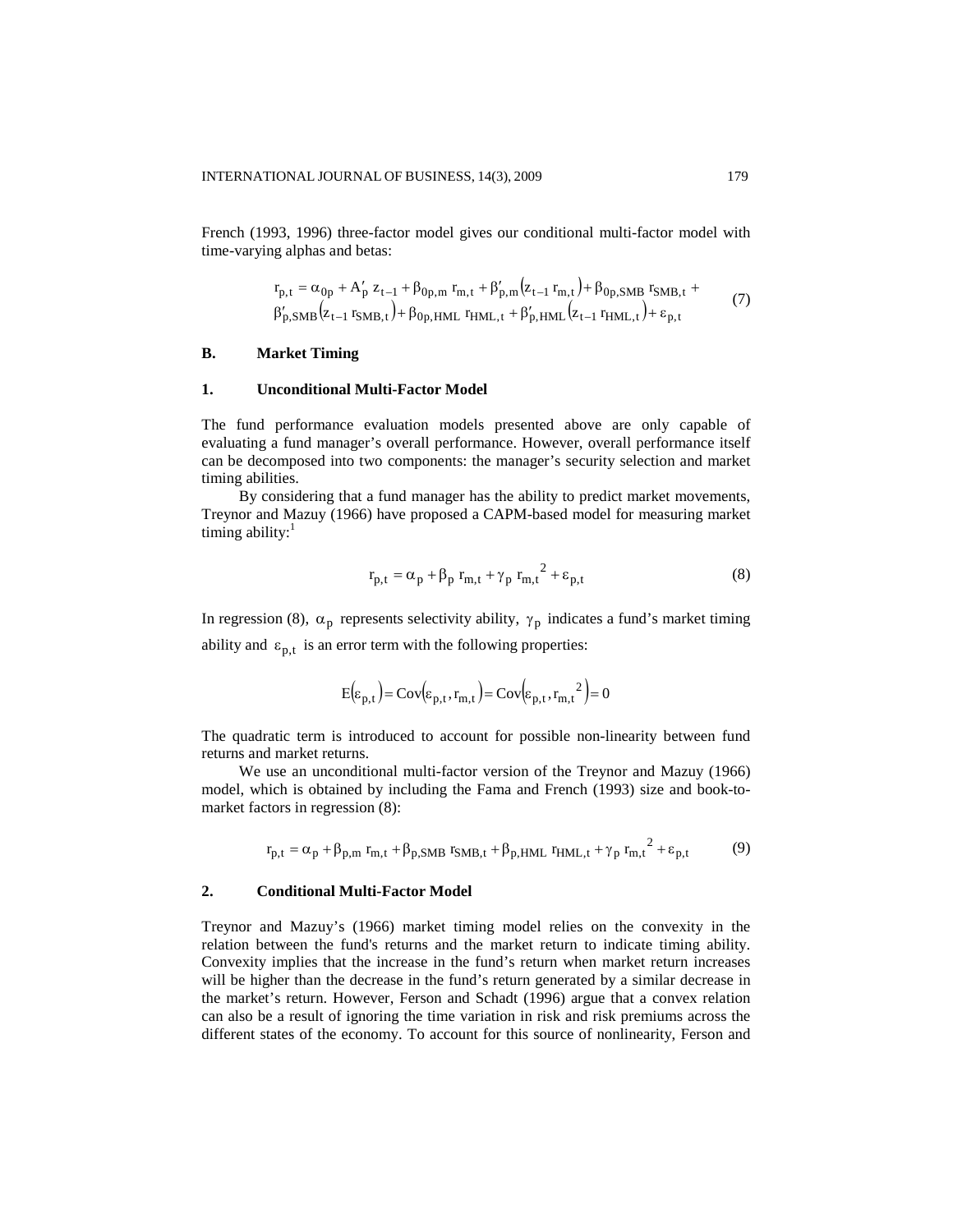Schadt (1996) propose a conditional version of the Treynor and Mazuy (1966) model, by adding the quadratic term to equation (4), as follows:

$$
r_{p,t} = \alpha_p + \beta_{0p} r_{m,t} + \beta'_p (z_{t-1} r_{m,t}) + \gamma_p r_{m,t}^2 + \varepsilon_{p,t}
$$
 (10)

In regression (10),  $\alpha_p$  and  $\gamma_p$  measure conditional selectivity and market timing abilities, respectively, and vector  $\beta'_{p}$  captures the adjustments for public information effects. This conditional model allows us to distinguish nonlinearities that only reflect publicly available information, from timing ability based on better information, which is known as conditional market timing.

The finance literature on market timing (e.g.: Becker et al*.*, 1999) shows that the timing coefficient depends on the precision of the manager's market timing signal and on the level of manager's risk aversion. Since both may be time-varying, Ferson and Qian (2004) argue that it is probable that the timing coefficient varies over time as a function of the predetermined information variables. So, they substitute the fixed timing coefficient in regression (10) with the following expression:

$$
\gamma_p (Z_{t-1}) = \gamma_{0p} + \gamma'_{1p} z_{t-1}
$$
\n(11)

Substituting (11) into regression (10), gives a single-factor conditional market timing model with time-varying timing coefficients. Vector  $\gamma'_{1p}$  is able to capture the variability (if it exists) in the manager's timing ability over different states of the economy:

$$
r_{p,t} = \alpha_p + \beta_{0p} r_{m,t} + \beta_p'(z_{t-1} r_{m,t}) + \gamma_{0p} r_{m,t}^2 + \gamma_{1p}'(z_{t-1} r_{m,t}^2) + \varepsilon_{p,t} \tag{12}
$$

We expand this model to a multi-factor framework by adding the Fama and French (1993) size and book-to-market factors to regression (12), as well as their cross products with each of the predetermined information variables:

$$
r_{p,t} = \alpha_p + \beta_{0p,m} r_{m,t} + \beta'_{p,m} (z_{t-1} r_{m,t}) + \beta_{0p,SMB} r_{SMB,t} + \beta'_{p,SMB} (z_{t-1} r_{SMB,t})
$$
  
+  $\beta_{0p,HML} r_{HML,t} + \beta'_{p,HML} (z_{t-1} r_{HML,t}) + \gamma_{0p} r_{m,t}^2 + \gamma'_{1p} (z_{t-1} r_{m,t}^2) + \varepsilon_{p,t}$  (13)

In general, a model with L information variables and K factors will have a total of  $(L + 1) \times (K + 1) + 1$  regressors: a constant, the K factors, the cross-products of the L information variables with the K factors, the quadratic term and the cross-products of the quadratic term with each of the L information variables. To the best of our knowledge, this will be the first study to employ such a conditional multi-factor market timing model to evaluate the selectivity and timing abilities of mutual fund managers.

#### **III. DATA**

In comparison with the major markets (e.g.: US and UK), the Portuguese mutual fund industry is a very recent one, with the first equity fund being launched in 1986. Despite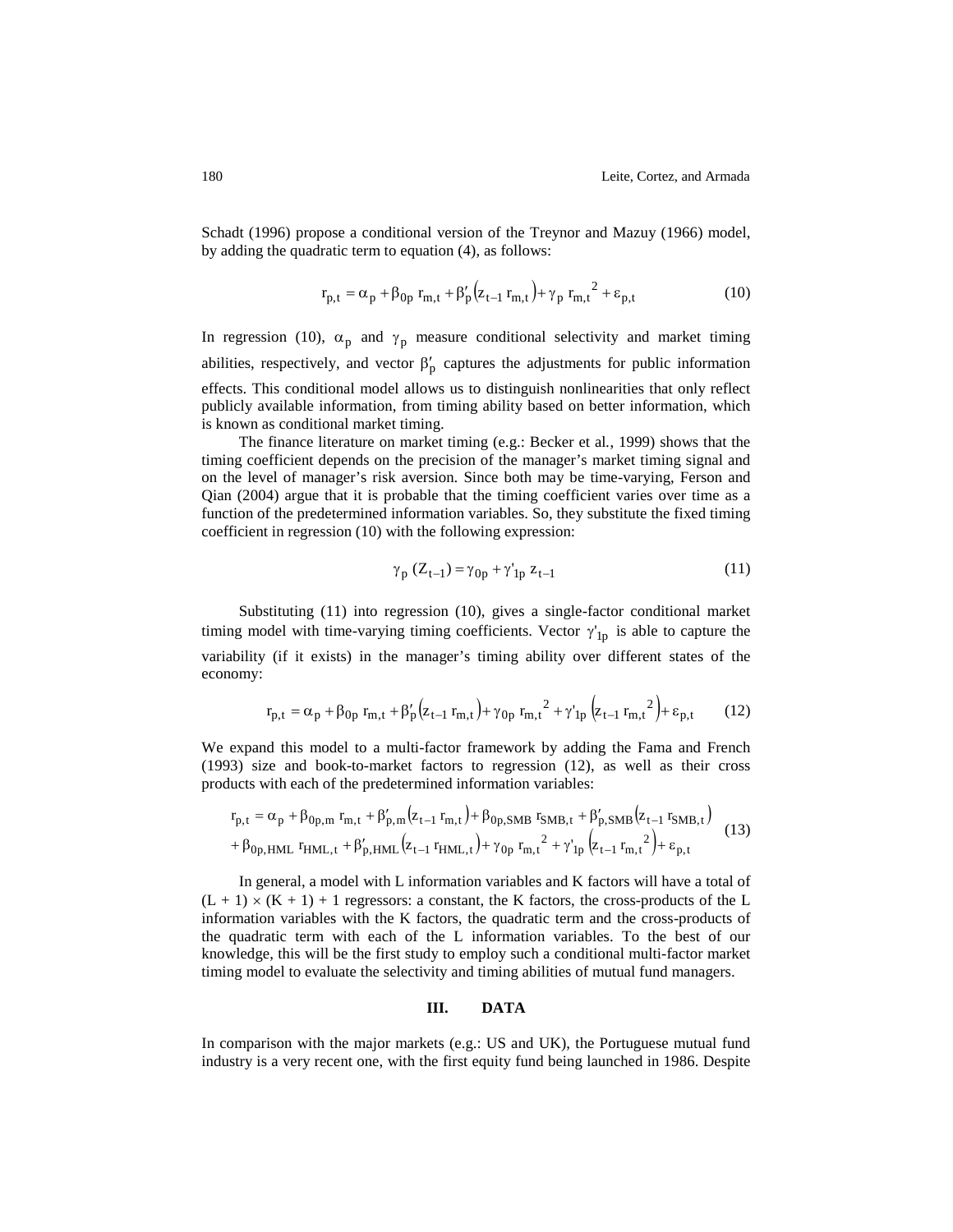its significant growth in the last two decades, it still remains a small market within the European context.<sup>2</sup>

#### **A. Sample**

Our sample consists of Portuguese-owned open end equity funds, classified as National or European Union funds according to the Portuguese Unit Trust Association (APFIPP), with at least 24 monthly observations over the eight year period of January 2000 through December 2007. Taking into consideration mergers, name changes and investment policy changes, this leads to a sample of 34 funds, 3 of which 13 are National funds and  $21$  are European Union funds.<sup>4</sup> Since we include both surviving and nonsurviving funds, our sample is free of survivorship bias.

The performance of each fund category was estimated by constructing two equally-weighted portfolios and not just by calculating the average of the individual funds' results, a procedure that allows us to deal with possible inference problems associated with the cross-correlations among individual fund returns. We chose to use equally-weighted portfolios because the Portuguese mutual fund industry is highly concentrated, thus size-weighted portfolios would be dominated by a very small number of funds.

# **B. Fund Returns, Benchmark Indices and Factors**

Monthly data required to compute the fund's returns, namely Net Asset Values (NAV) and distributed dividends, were obtained from the mutual fund companies and the Portuguese Securities Market Commission (CMVM). Fund returns are calculated as  $\ln [NAV_{p,t} + D_{p,t}] / NAV_{p,t-1}$ , where  $NAV_{p,t}$  and  $NAV_{p,t-1}$  are the Net Asset Values of portfolio  $p$  at times t and t-1, respectively, and  $D_{p,t}$  is the dividend distributed by

portfolio p at time t. Given that returns are calculated using Net Asset Values, fund returns are net of operating expenses, but gross of any sales charge, with reinvestment of dividends. Table 1 presents some summary statistics for the equally-weighted portfolios of funds. We can observe that monthly returns are, on average and for the sample period, positive and normally distributed (according to the Jarque-Bera test) for the National funds and negative and not normally distributed for the European Union funds (as with most fund return data sets).

Table 1 also provides a first indication on survivorship bias. In fact, including surviving funds only, i.e., funds that still exist at the end of the sample period, would eliminate 13 funds (5 National funds and 8 European Union funds), which represents 38% of our sample. In that case, we would have an over-estimation of 0.06% per month in the raw returns of the portfolio of European Union funds and an under-estimation of 0.01% per month in the raw returns of the portfolio of National funds. This suggests that excluding non-surviving funds may have a significant impact on performance estimates, especially for the European Union funds. However, for a 5% significance level, t-tests for the equality of means between the series of surviving funds and all funds do not allow us to reject the null hypothesis of equal means for both fund categories.<sup>5</sup>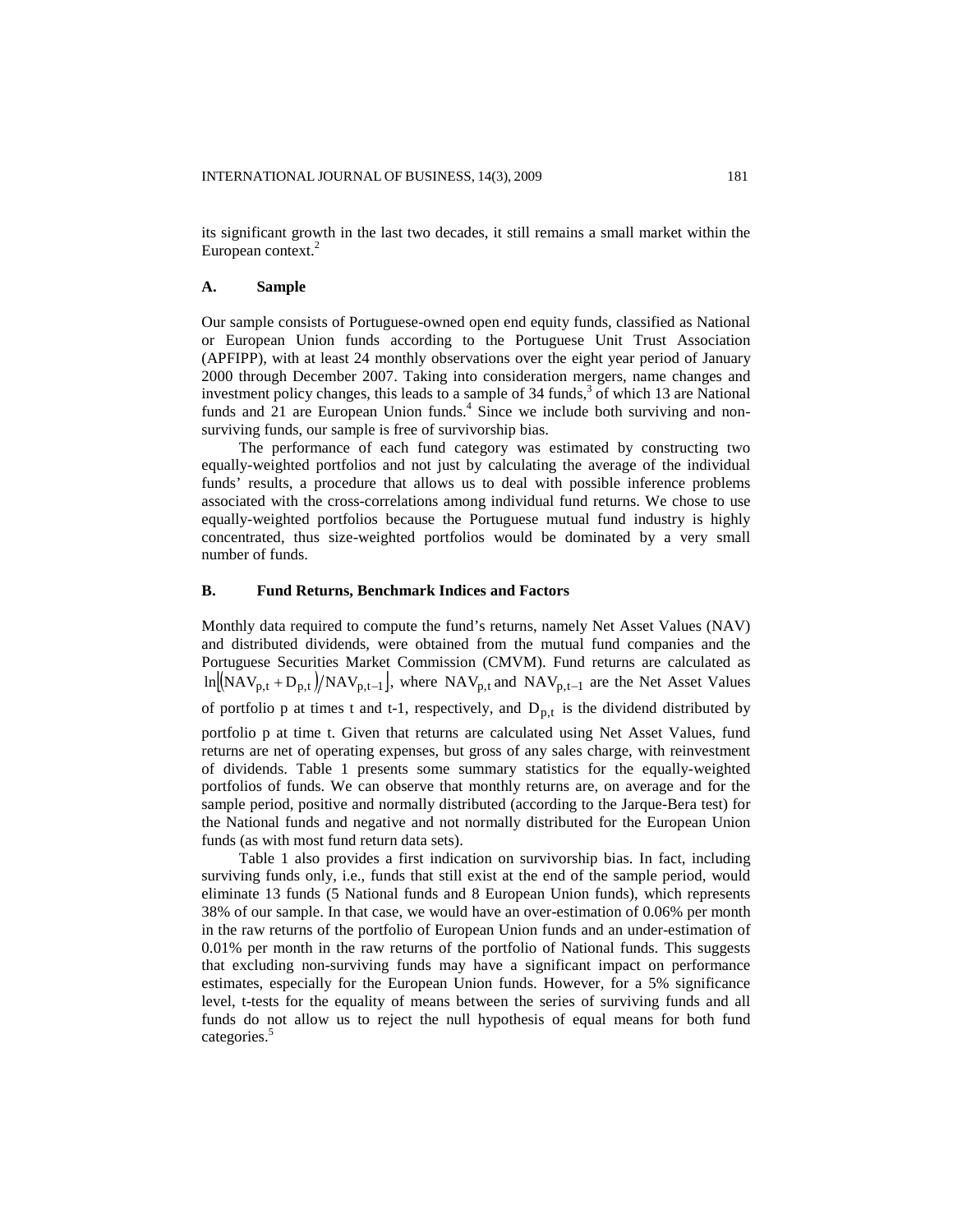#### **Table 1**

#### Summary statistics on the returns of the portfolios of funds

This table presents some summary statistics for the monthly raw returns of the equally-weighted portfolios of National and European Union funds, computed for the period of January 2000 to December 2007. All includes both surviving and non-surviving funds. p-val (JB) is the probability that the Jarque-Bera statistic exceeds (in absolute value) the observed value under the null hypothesis of a normal distribution.

|                  |           | Portfolios of         |           | Portfolios of        |
|------------------|-----------|-----------------------|-----------|----------------------|
|                  |           | <b>National Funds</b> |           | European Union Funds |
|                  | All       | Surviving             | All       | Surviving            |
| Mean             | 0.0042    | 0.0041                | $-0.0010$ | $-0.0004$            |
| Median           | 0.0089    | 0.0089                | 0.0102    | 0.0100               |
| Maximum          | 0.1396    | 0.1392                | 0.0852    | 0.0814               |
| Minimum          | $-0.1209$ | $-0.1207$             | $-0.1242$ | $-0.1189$            |
| Std. Deviation   | 0.0477    | 0.0477                | 0.0423    | 0.0414               |
| <b>Skewness</b>  | $-0.1583$ | $-0.1521$             | $-0.8289$ | $-0.8225$            |
| Kurtosis         | 3.1437    | 3.1071                | 3.6173    | 3.5522               |
| Jarque-Bera (JB) | 0.4784    | 0.4118                | 12.3875   | 11.9174              |
| $p$ -val (JB)    | 0.7873    | 0.8139                | 0.0020    | 0.0026               |
| Number of Funds  | 13        | 8                     | 21        | 13                   |

As benchmark portfolios we use two indices adjusted for dividends: the PSI-20 TR index for National funds and the MSCI Europe TR index for European Union funds. Data on indices was collected from Euronext Lisbon and Morgan Stanley Capital International (MSCI), respectively. Like fund returns, market returns are also continuously compounded. To compute excess returns, the risk-free rate is proxied by the 1-month Euribor (Euro Interbank Offered Rate), obtained from the Portuguese Central Bank.

For the multi-factor models, two additional risk factors are used to account for size and book-to-market effects. Small minus big (SMB) is the difference in return between a small-cap portfolio and a large-cap portfolio. For the small-cap portfolios we use the returns of the MSCI Portugal Small Cap and the MSCI Europe Small Cap indices for the National and European Union funds, respectively; for the large-cap portfolios we use the returns of the MSCI Portugal and the MSCI Europe indices. High minus low (HML) is the difference in return between a portfolio of high book-tomarket stocks (value stocks) and a portfolio of low book-to-market stocks (growth stocks). For the returns of the portfolios of value and growth stocks we use the MSCI Portugal Value and the MSCI Portugal Growth indices, for the National funds, and the MSCI Europe Value and MSCI Europe Growth indices, for the European Union funds. The data for the construction of these factors was collected from MSCI.

Appendix 2 presents some summary statistics for the benchmarks and factors over the sample period, as well as their correlation matrix. The market excess returns are, on average, positive for the PSI20-TR index and negative for the MSCI Europe TR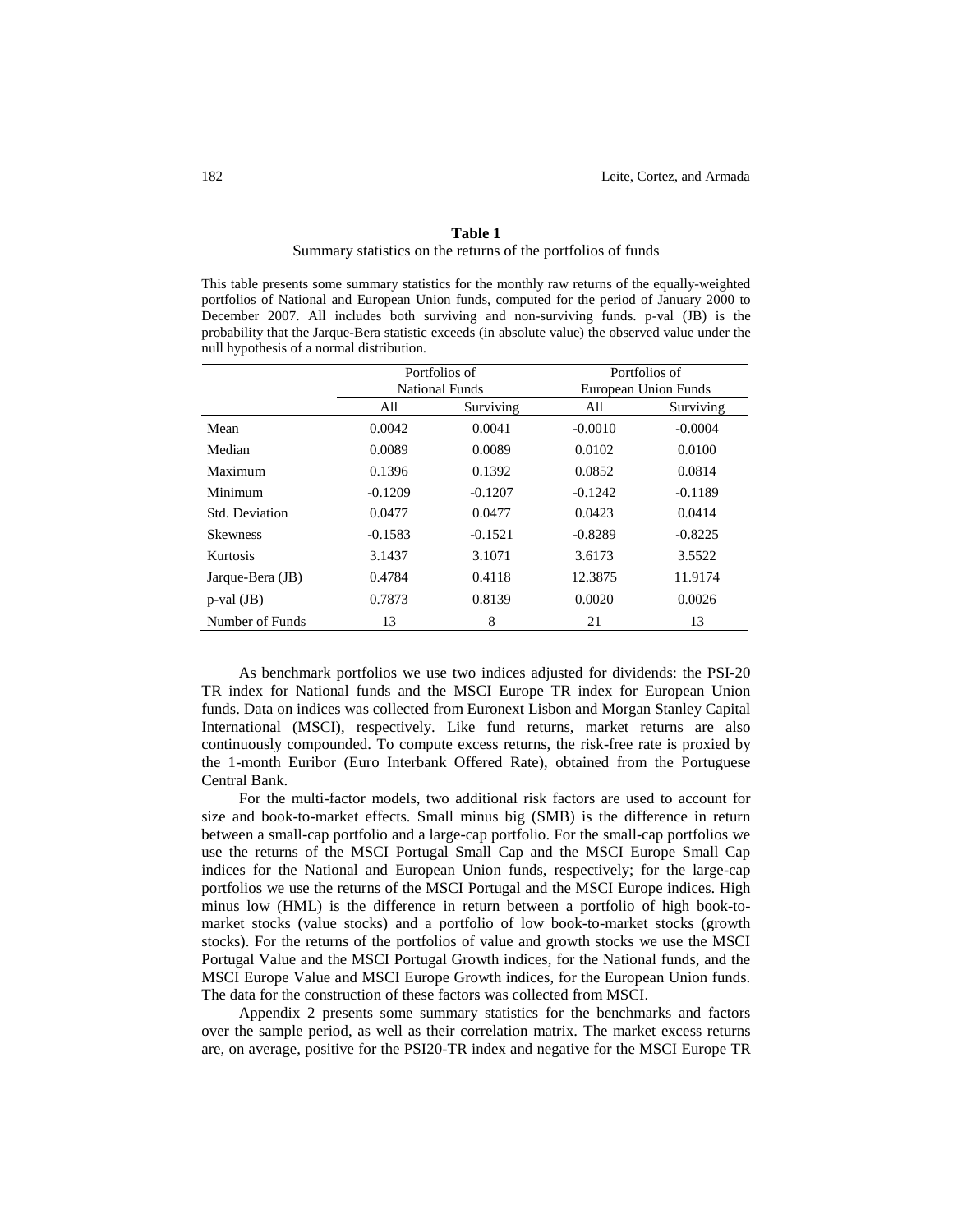index. The hypothesis of normality is rejected for all benchmarks and factors, except the size factor of National funds. Given the low correlations between the variables (ranging from -0.1536 to 0.1948), multicollinearity will not substantially affect our results for the multi-factor models.

## **C. Information Variables**

For the conditional models, we use a set of three 1-month lagged instruments that have been shown by previous studies (e.g.: Fama and French, 1989; Pesaran and Timmermann, 1995) to be useful in predicting stock returns: an indicator of the shortterm interest rate level, a measure of the slope of the term structure and the dividend yield of a market index. Considering the convergence in European interest rates, bond returns and the increasing degree of integration in European stock markets following the establishment of the European Monetary Union (Fratzscher, 2002; Kim, Moshirian and Wu, 2005; Hardouvelis, Malliaropulos and Priestley, 2006), European information variables are used for both fund categories.

The annualized 3-month Euribor rate, collected from the Portuguese Central Bank, is used as an indicator of short-term interest rates. The slope of the term structure is measured by the annualized yield spread between the German listed Federal securities with a residual maturity of 9-10 years, obtained from the European Central Bank, and the 3-month Euribor rate.<sup>6</sup> The dividend yield variable is the dividend payments in the prior 12 months divided by the current price of the MSCI Europe index, obtained from MSCI.

To avoid any spurious regression biases, we tested the stationarity of the information variables using the Augmented Dickey-Fuller (1979) test. Using several lags and a MacKinnon critical value of 5%, we cannot reject the null hypothesis of a unit root for the short-term interest rate and the slope of the term structure variables. In addition, these variables present very high first-order autocorrelation coefficients (above 95%). Given the high degrees of persistence exhibited by these instruments, they were stochastically detrended by subtracting a trailing moving average over a period of 2 months, following the approach of Campbell (1991) and Ferson, Sarkissian and Simin (2003). This procedure not only diminishes the first-order autocorrelation coefficients considerably (to 70% and 51%, respectively) but also overcomes the nonstationarity problems, since we can reject the null hypothesis of a unit root in most cases.<sup>7</sup>

As in Ferson and Schadt (1996), the information variables will be demeaned in order to allow a simple interpretation of the estimated coefficients. Appendix 3 presents some descriptive statistics and autocorrelations for the information variables, as well as their correlation matrix. 8

# **IV. EMPIRICAL RESULTS**

#### **A. Overall Performance**

Panel A of Table 2 presents the results of applying the unconditional multi-factor model to our sample of funds. The main results are pointed out next. First, while the portfolio of National funds presents neutral performance, the portfolio of European Union funds shows a significant under-performance in relation to the market proxy. The same type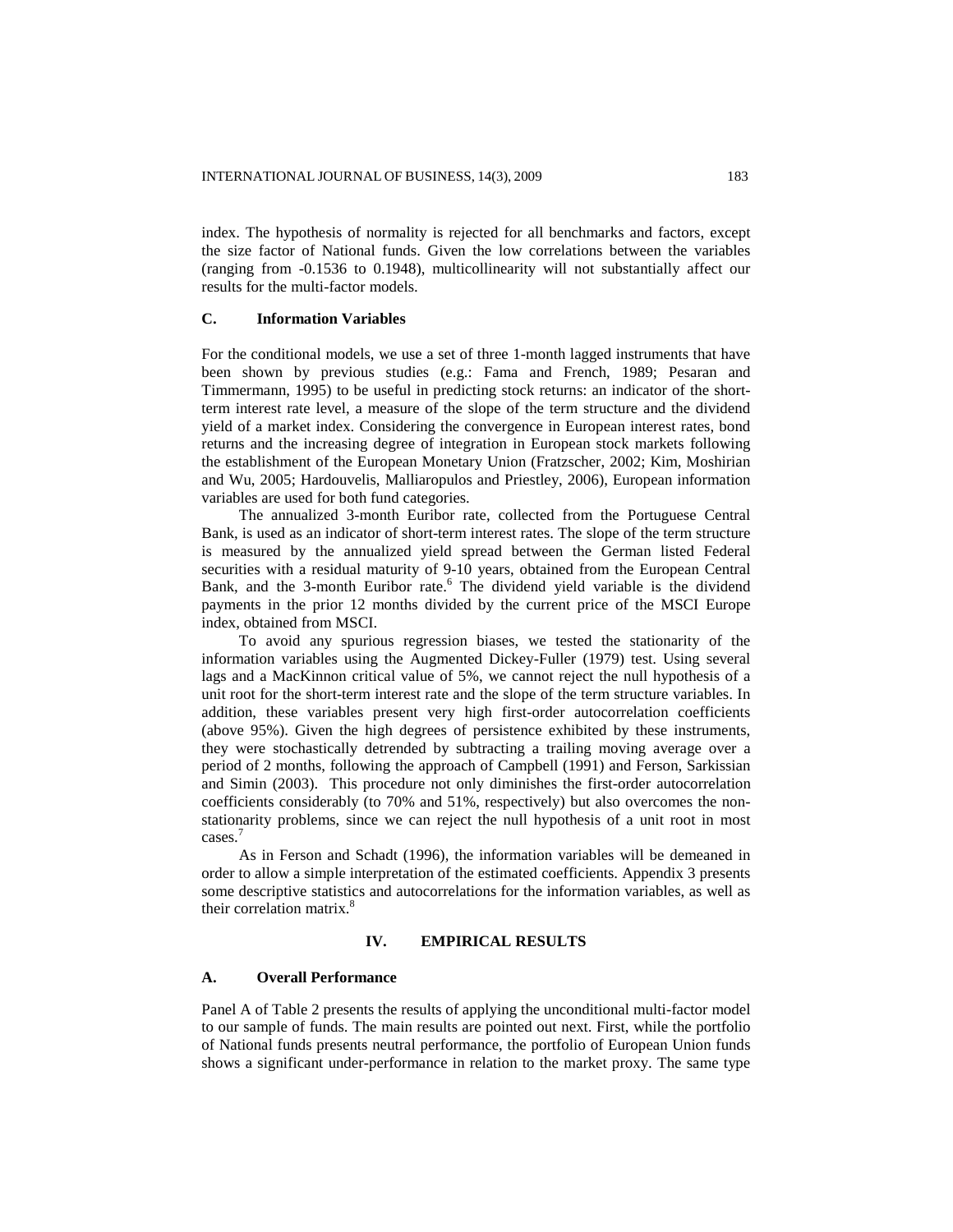of results are observed at the individual fund level: whereas all National funds present alphas that are not statistically different from zero, 52% of the European Union funds exhibit negative and statistically significant alphas at the 5% level. These results suggest the existence of a distance effect, as fund managers that invest locally seem to perform better than those investing in the European markets. Second, the size factor is highly significant for both fund categories and the positive weightings allow us to conclude that both types of funds are relatively more exposed to small-caps. Third, the coefficient for the book-to-market factor is only significant for the National funds, with the positive weighting indicating that they are more value-oriented. Fourth, the adjusted R<sup>2</sup>'s are relatively high for both portfolios (94.90% and 90.47% for the National and European Union portfolios, respectively).<sup>9</sup>

Our results confirm the importance of controlling for size and book-to-market effects, besides market risk. The coefficients of the additional factors are highly significant both at the individual level and at the aggregate level. In fact, at the 5% significance level, we can reject the null hypothesis of the Wald test<sup>10</sup> that the coefficients of the additional factors are jointly equal to zero for both portfolios (as we can see in Panel A of Table 2), all of the National funds and the majority of the European Union funds.<sup>11</sup>

Panel B of Table 2 presents the results of the conditional multi-factor model with time-varying alphas and betas. The incorporation of the lagged information variables has a positive impact in the performance estimates and in the explanatory power of the models, somewhat consistent with the findings of Ferson and Schadt (1996) and Otten and Bams (2004), among others. These results are also confirmed at the individual fund level: all National funds remain neutral, but there are less European Union funds that exhibit negative and statistically significant alphas at the 5% level. Additionally, 77% of the National funds and 90% of the European Union funds present higher adjusted  $R<sup>2</sup>$ 's in relation to the unconditional model, with increases that range up to 12.83%.

#### **Table 2**

# Overall performance and risk estimates using unconditional and conditional multi-factor models

This table presents estimates of performance (alphas and average conditional alphas, in percentage) and risk (betas and average conditional betas) for the equally-weighted portfolios of National and European Union (EU) funds using the unconditional multi-factor model  $(\tau_{p,t} = \alpha_p + \beta_{p,m} \tau_{m,t} + \beta_{p,SMB} \tau_{SMB,t} + \beta_{p,HML} \tau_{HML,t} + \epsilon_{p,t})$  and the conditional multi-factor model with time-varying alphas and betas:

> $(r_{p,t} = \alpha_{0p} + A'_p z_{t-1} + \beta_{0p,m} r_{m,t} + \beta'_{p,m} (z_{t-1} r_{m,t}) + \beta_{0p,SMB} r_{SMB,t} + \beta'_{p,SMB} (z_{t-1} r_{SMB,t})$  $+\beta_{0p,HML}$   $r_{HML,t} + \beta'_{p,HML} (z_{t-1} r_{HML,t}) + \varepsilon_{p,t})$

 $r_{m,t}$  is the market index excess return,  $r_{SMB,t}$  is the return differential between a small-cap portfolio and a large-cap portfolio and  $r_{HML,t}$  is the return differential between a portfolio of high book-tomarket (value) stocks and a portfolio of low book-to-market (growth) stocks. The predetermined information variables are the short-term interest rate level (EUR), the slope of the term structure (TS) and the dividend yield (DY). All these variables are demeaned, lagged 1-month and the first two instruments were stochastically detrended by subtracting a trailing moving average over a period of 2 months.  $R^2$  adj. is the adjusted coefficient of determination. The asterisks are used to represent the statistically significant coefficients at the  $1\%$  (\*\*\*),  $5\%$  (\*\*) and  $10\%$  (\*)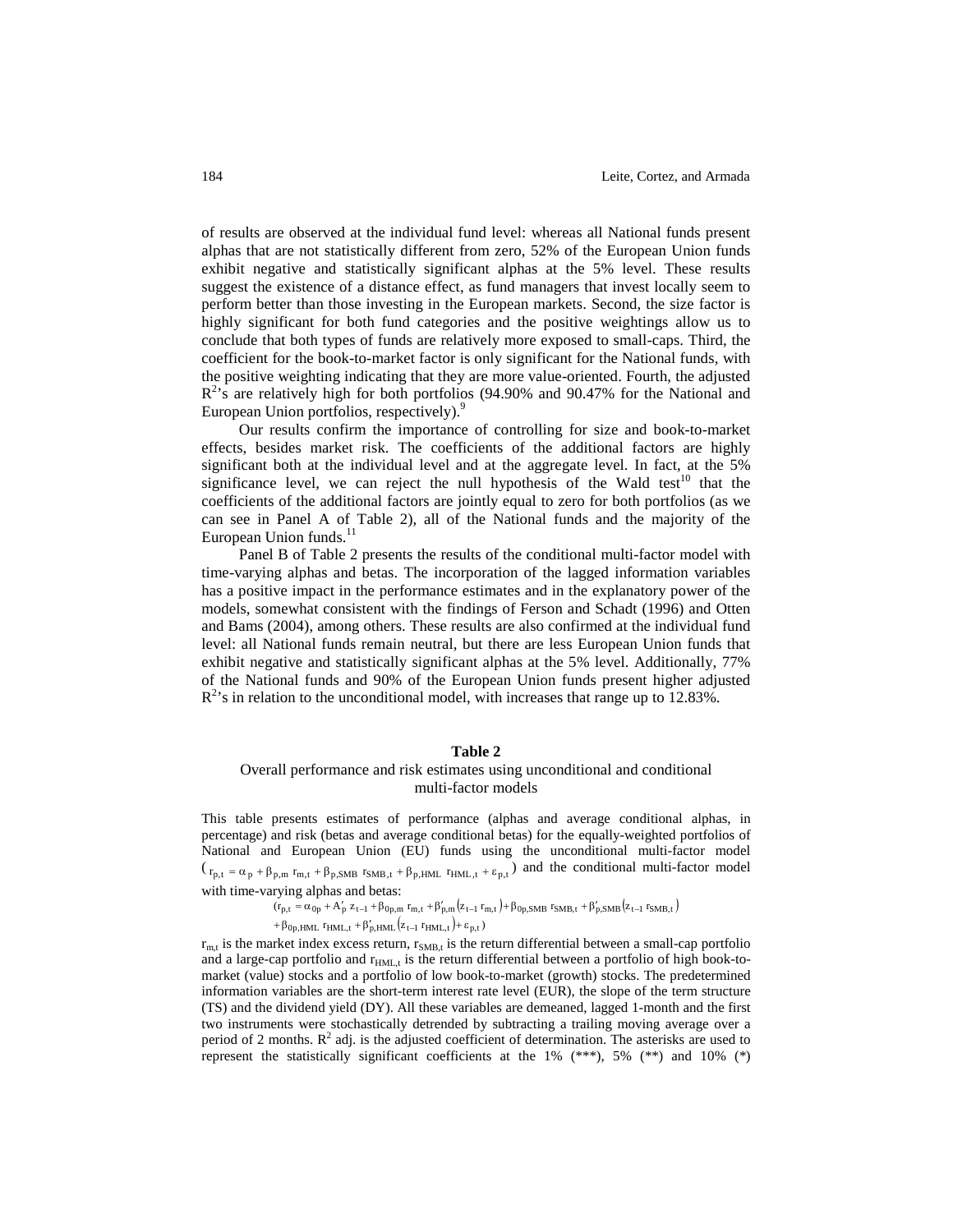significance levels, based on heteroskedasticity and autocorrelation adjusted errors (following Newey and West, 1987). The number of individual funds presenting positive (N+) or negative (N–) coefficients with respect to the alphas or the average conditional alphas are also reported, as well as the number of those which are statistically significant at the 5% level, reported in brackets. Wald corresponds to the probability values of the χ-square statistic of the Newey and West (1987) Wald test for the null hypothesis that the coefficients of the size and book-to-market factors are jointly equal to zero.  $W_1$ ,  $W_2$ ,  $W_3$ ,  $W_4$  and  $W_5$  correspond to the probability values of the χ-square statistic of the Newey and West (1987) Wald test on the existence of time-varying alphas, time-varying betas for the market factor, the size factor, the book-to-market factor and the joint time-variation in all coefficients, respectively.

|                   | Panel A: Unconditional Multi-Factor Model                                  |                      |                            |                                                                   |      |          |          |       |      |               |
|-------------------|----------------------------------------------------------------------------|----------------------|----------------------------|-------------------------------------------------------------------|------|----------|----------|-------|------|---------------|
| Portfolios        | $\alpha_{p}$                                                               | $\beta_{p,m}$        | $\beta_{p, SMB}$           | $\beta_{p, HML}$                                                  |      |          | Wald     |       |      | $R^2$ adj.    |
| National<br>Funds | 0.0067                                                                     | $0.924***$           | $0.254***$                 | $0.118***$                                                        |      |          | 0.00     |       |      | 94.9%         |
|                   | 5 [0]<br>$N_{\pm}$<br>$N-$<br>8 [0]                                        |                      |                            |                                                                   |      |          |          |       |      |               |
| EU<br>Funds       | $-0.3949***$                                                               |                      | $0.9256***0.199***$ -0.090 |                                                                   |      |          | 0.01     |       |      | 90.5%         |
|                   | $N_{\pm}$<br>0 <sub>[0]</sub><br>21 [11]<br>$N-$                           |                      |                            |                                                                   |      |          |          |       |      |               |
|                   | Panel B: Conditional Multi-Factor Model with Time-Varying Alphas and Betas |                      |                            |                                                                   |      |          |          |       |      |               |
| Portfolios        | $\alpha_{0p}$                                                              | $\beta_{0p,m}$       |                            | $\beta_{0p, SMB}$ $\beta_{0p, HML}$ W <sub>1</sub> W <sub>2</sub> |      |          | $W_3$    | $W_4$ | W,   | $R^2$<br>adj. |
| National<br>Funds | 0.0319                                                                     | $0.940***$           | $0.262***$                 | $0.083***$                                                        | 0.22 | 0.01     | 0.07     | 0.00  | 0.00 | 95.4%         |
|                   | $N_{\pm}$<br>7 [0]<br>$N-$<br>6 [0]                                        |                      |                            |                                                                   |      |          |          |       |      |               |
| EU<br>Funds       | $-0.3711***$                                                               | $0.900^\mathrm{***}$ | $0.148***$                 | 0.096                                                             | 0.00 | $0.00\,$ | $0.00\,$ | 0.01  | 0.00 | 92.4%         |
|                   | $N_{\pm}$<br>1 [0]<br>20 [7]<br>$N-$                                       |                      |                            |                                                                   |      |          |          |       |      |               |
|                   |                                                                            |                      |                            |                                                                   |      |          |          |       |      |               |

The results of the Wald tests confirm the existence of time-varying betas for both fund categories and of time-varying alphas for European funds. At the 5% level, the hypothesis of constant betas can be rejected for all factors, except the size factor of the portfolio of National funds. At the same significance level, the hypothesis of constant alphas can be rejected only for the portfolio of European funds. The joint time variation of alphas and betas cannot be rejected for both portfolios.

The above results are also confirmed, although to a lesser extent, at the individual fund level. In fact, at the 5% (10%) level, the percentage of funds presenting timevarying betas in relation to the market, size and book-to-market factors is of 68% (68%), 38% (47%) and 41% (47%), respectively. The percentage of National funds presenting time-varying alphas is very small (only 15%) but, at the 5% (10%) level, the hypothesis of constant alphas can be rejected for 38% (48%) of the European Union funds. Only one individual fund rejects the joint time variation of alphas and betas at the 5% level.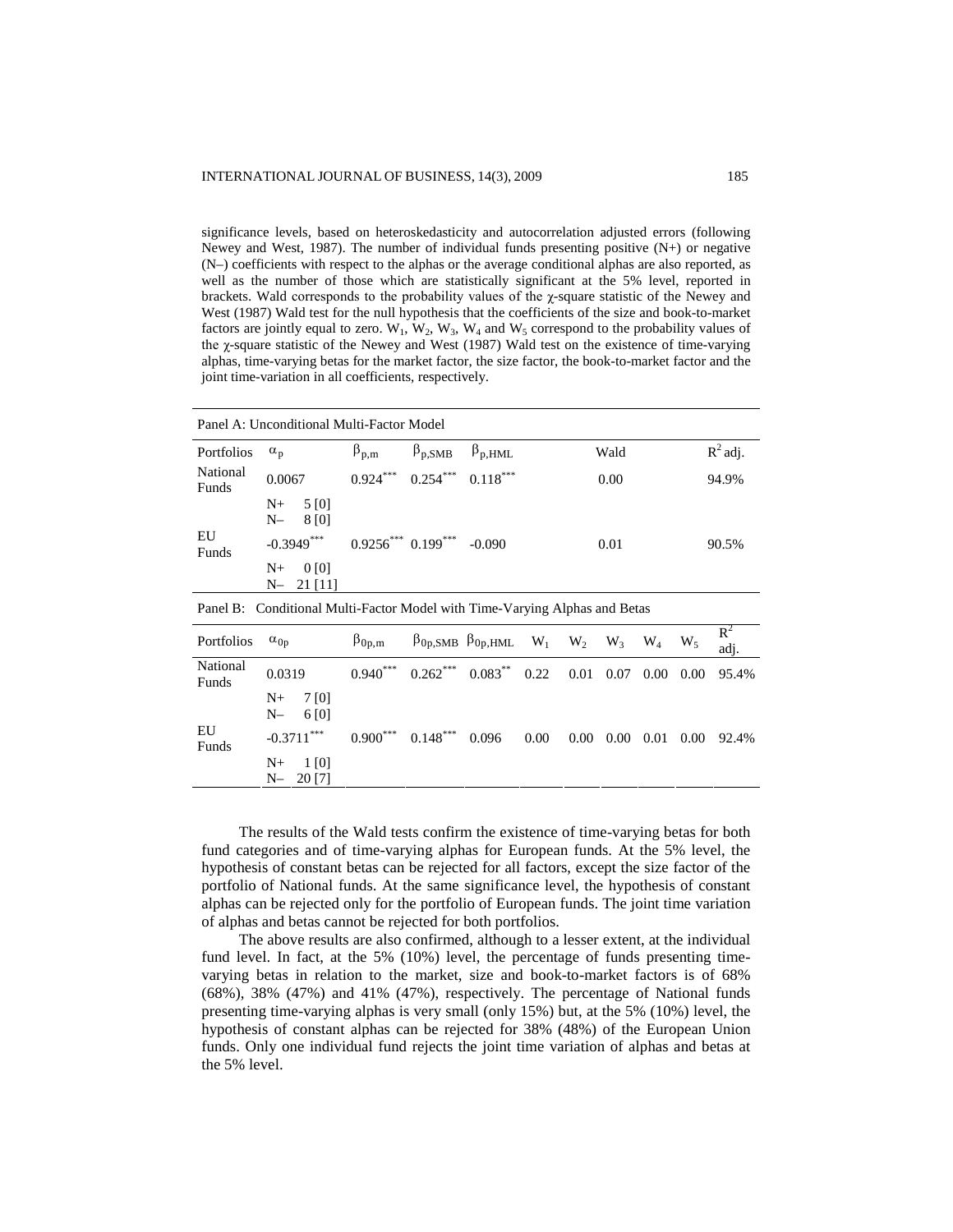## **Table 3** Estimates for conditional alphas and betas

This table presents the coefficient estimates for the conditional alpha function (i.e., the coefficients of vector  $A'_p$ ) and the conditional beta function (i.e., the coefficients of vector  $\beta'_p$ ) for

the equally-weighted portfolios of National and European Union (EU) funds using the conditional multi-factor model:

> $(z_{t-1}r_{m,t}).$  $(r_{n,t} = \alpha_{0n} + A'_n z_{t-1} + \beta_{0n,m} r_{m,t} + \beta'_{n,m} (z_{t-1} r_{m,t}) + \beta_{0n,SNB} r$  $p_{p,t} = \alpha_{0p} + A_p Z_{t-1} + \beta_{0p,m} T_{m,t} + \beta_{p,m} Z_{t-1} T_{m,t} + \beta_{0p,SMB} T_{SMB,t}$  $= \alpha_{0n} + A'_{n} z_{t-1} + \beta_{0n,m} r_{m,t} + \beta'_{n,m} (z_{t-1} r_{m,t}) + \beta$  $-1$  +  $p_{0p,m}$  r<sub>m,t</sub> +  $p_{p,m}$  (z<sub>t-</sub>

 $(z_{t-1} r_{SMB,t}) + \beta_{0n HMI} r_{HMI,t} + \beta'_{n HMI} (z_{t-1} r_{HMI,t}) + \varepsilon_{n,t}$ p,SMB ( $Z_{t-1}$  <code>I</sup>SMB</code>,t J+P0p,HML <code>IHML,t +P</code>p,HML ( $Z_{t-1}$  <code>IHML,t</code> J+  $\epsilon$  <code>p,t</code>  $+\beta'_{\rm D, SNR}(z_{\rm t-1}r_{\rm SNR,t})+\beta_{\rm 0D, HMI}r_{\rm HMI,t}+\beta'_{\rm D,HMI}(z_{\rm t-1}r_{\rm HMI,t})+\epsilon$  $-1$   $\Gamma$ SMB,t  $/$  +  $\Gamma$ Op,HML  $\Gamma$ HML,t  $+$   $\Gamma$ p,HML  $\left(Z_{t-}\right)$ 

The predetermined information variables are the short-term interest rate level (EUR), the slope of the term structure (TS) and the dividend yield (DY). The asterisks are used to represent the statistically significant coefficients at the 1% (\*\*\*), 5% (\*\*) and 10% (\*) significance levels, based on heteroskedasticity and autocorrelation adjusted errors (following Newey and West, 1987). The number of individual funds presenting positive (N+) or negative (N–) coefficients with respect to the lagged information variables is also reported, as well as the number of those which are statistically significant at the 5% level, reported in brackets.

| Portfolios            | $A_p$ EUR            | $A_pTS$             | $A_pDY$              | $\beta_{p,m}$ EUR    | $\beta_{p,m}$ TS    | $\beta_{p,m}DY$        |
|-----------------------|----------------------|---------------------|----------------------|----------------------|---------------------|------------------------|
| <b>National Funds</b> | 0.011                | 0.001               | $-0.003$             | $-0.054$             | $-0.277***$         | $-0.111$ <sup>**</sup> |
| $N+$                  | 10[1]                | 8 [0]               | 6 [0]                | 5[1]                 | 0[0]                | 1[0]                   |
| $N-$                  | 3[0]                 | 5 [0]               | 7[1]                 | 8 [1]                | 13[4]               | 12[4]                  |
| EU                    |                      |                     |                      |                      |                     |                        |
| Funds                 | 0.011                | 0.004               | $0.010^\mathrm{***}$ | 0.283                | $0.552***$          | $-0.125$               |
| $N+$                  | 15[1]                | 15[1]               | 17 [8]               | 14 [3]               | 18 [11]             | 4[1]                   |
| $N-$                  | 6 [0]                | 6 [0]               | 4[1]                 | 7 [0]                | 3[0]                | 17 [6]                 |
| Portfolios            | $\beta_{p, SMB} EUR$ | $\beta_{p, SMB} TS$ | $\beta_{p, SMB}DY$   | $\beta_{p, HML}$ EUR | $\beta_{p, HML}$ TS | $\beta_{p, HML}$ DY    |
| <b>National Funds</b> | $-0.339$             | $-0.108$            | $-0.093$             | $-0.480$ **          | $-0.511***$         | 0.914                  |
| $N+$                  | 1 [0]                | 17 [0]              | 3[0]                 | 3[0]                 | 2 [0]               | 6 [0]                  |
| $N-$                  |                      |                     |                      |                      |                     |                        |
|                       | 13[3]                | 24 [0]              | $11$ [1]             | 11[3]                | 12 [7]              | 8 [2]                  |
| EU                    |                      |                     |                      |                      |                     |                        |
| Funds                 | $-0.39$              | $-0.428$            | $-0.375***$          | $0.892**$            | $-0.03$             | 0.223                  |
| $N+$                  | 10[0]                | 3[0]                | 5 [0]                | 19 [2]               | 10[3]               | 12[3]                  |

The results on the conditional beta functions, presented in Table 3, show that all information variables are highly significant in explaining the time variation of the three factors. Table 3 also presents the estimates of the conditional alpha functions. As we can observe, only the dividend yield variable is statistically significant (with a positive sign) and only for the portfolio of European Union funds (similar evidence is obtained at the individual fund level). This evidence indicates that these fund managers are achieving higher risk-adjusted performances when dividend yields are high. Since high dividend yields predict high stock returns, this points towards a positive correlation between conditional alphas and expected market returns, a fact that confirms the argument that it is easier for a fund manager to perform better in an up market. In this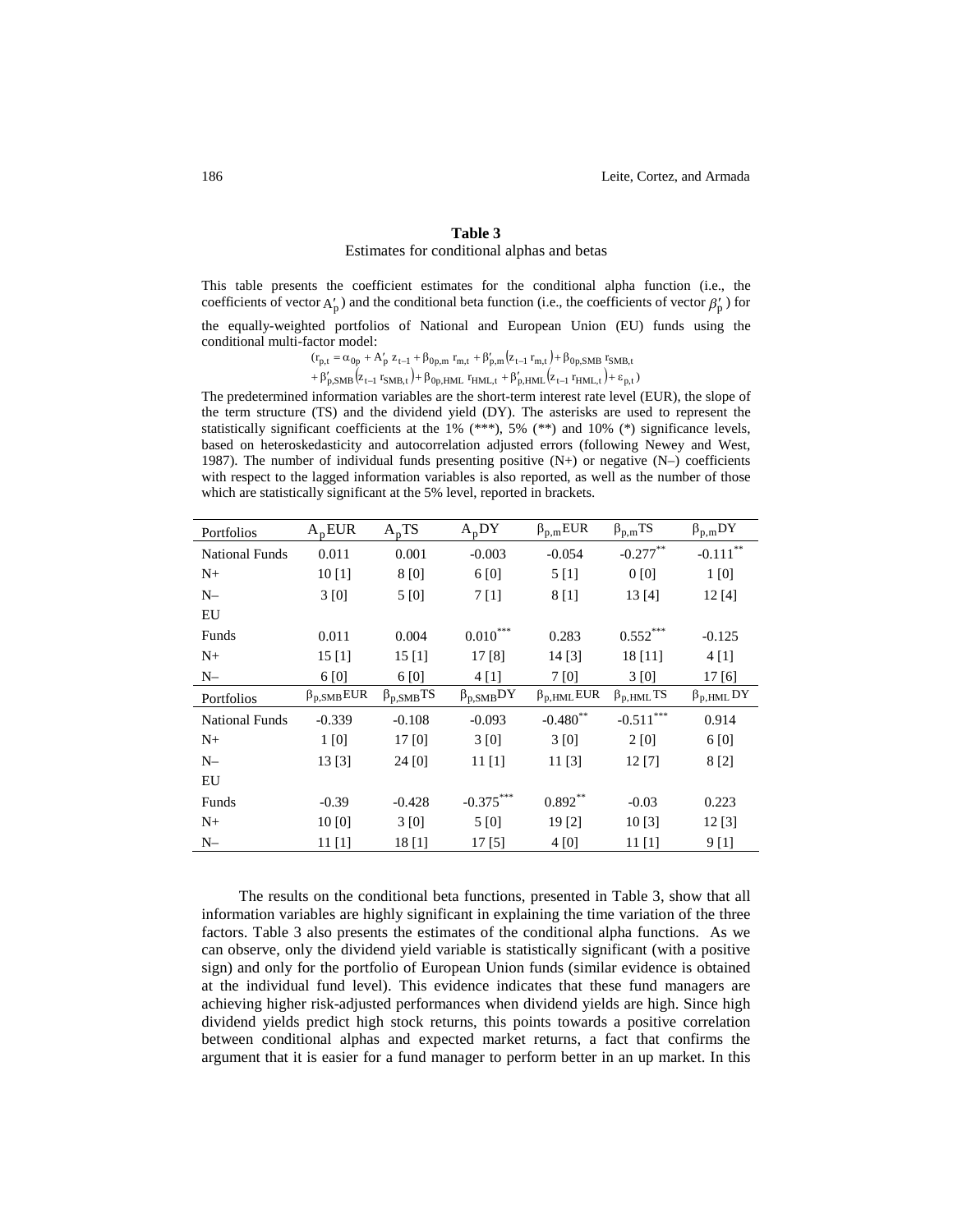manner, our results are consistent with the findings of Christopherson, Ferson and Glassman (1998).

In spite of the evidence presented above, performance estimates remain neutral for the portfolio of National funds and negative and statistically significant at the 1% level for the portfolio of European Union funds. This means that conditional alphas do not make the performance of the portfolios of funds look significantly better than unconditional alphas, as reported by Christopherson, Ferson and Glassman (1998).

Overall, the results of our performance evaluation models suggest that Portuguese mutual fund managers are not able to out-perform the market. Therefore, they are consistent with the few performance evaluation studies conducted on the Portuguese market and with the majority of the empirical studies carried out in other markets.

# **B. The Impact of Survivorship Bias**

Several studies have shown that survivorship bias may have a significant impact in fund performance estimates (Malkiel, 1995; Elton, Gruber and Blake, 1996), since it can lead to an over-estimation of fund returns. By using a survivorship bias-controlled sample of funds, we are able to analyze the impact of using only surviving funds in our research.

As mentioned in Section III.B, survivorship bias does not seem, *a priori*, to affect our results in significant way since the mean raw returns of the portfolios of surviving funds are not statistically different from those of the portfolios that include all funds. However, in order to measure the magnitude of this bias using risk-adjusted returns, we re-estimate our models using equally-weighted portfolios of surviving funds only, for each fund category. Then, we estimate survivorship bias by subtracting the performance (measured by alphas or the average conditional alphas) of a portfolio of all funds from that of a portfolio of surviving funds only. These results are presented in Table 4.

For National funds, survivorship bias estimates are very small and do not differ statistically from zero for both performance evaluation models used. For the European Union funds, survivorship bias reaches values of 0.0534% per month (unconditional model) and 0.0304% per month (conditional model). Since the first estimate is statistically significant at the 5% level, using surviving funds only would lead to a significant over-estimation of performance in the unconditional model.

It is very interesting to see that the incorporation of the predetermined information variables in the model not only reduces survivorship bias but removes its statistical significance. Lower survivorship bias estimates when conditional information is introduced have also been documented in a few studies, such as Dahlquist, Engström and Söderlind (2000) for Swedish funds and Ayadi and Kryzanowski (2005) for Canadian equity funds.

These results show that survivorship bias could have a significant impact on the performance estimates of some of our models. Studies that neglect for this issue should therefore be interpreted with caution.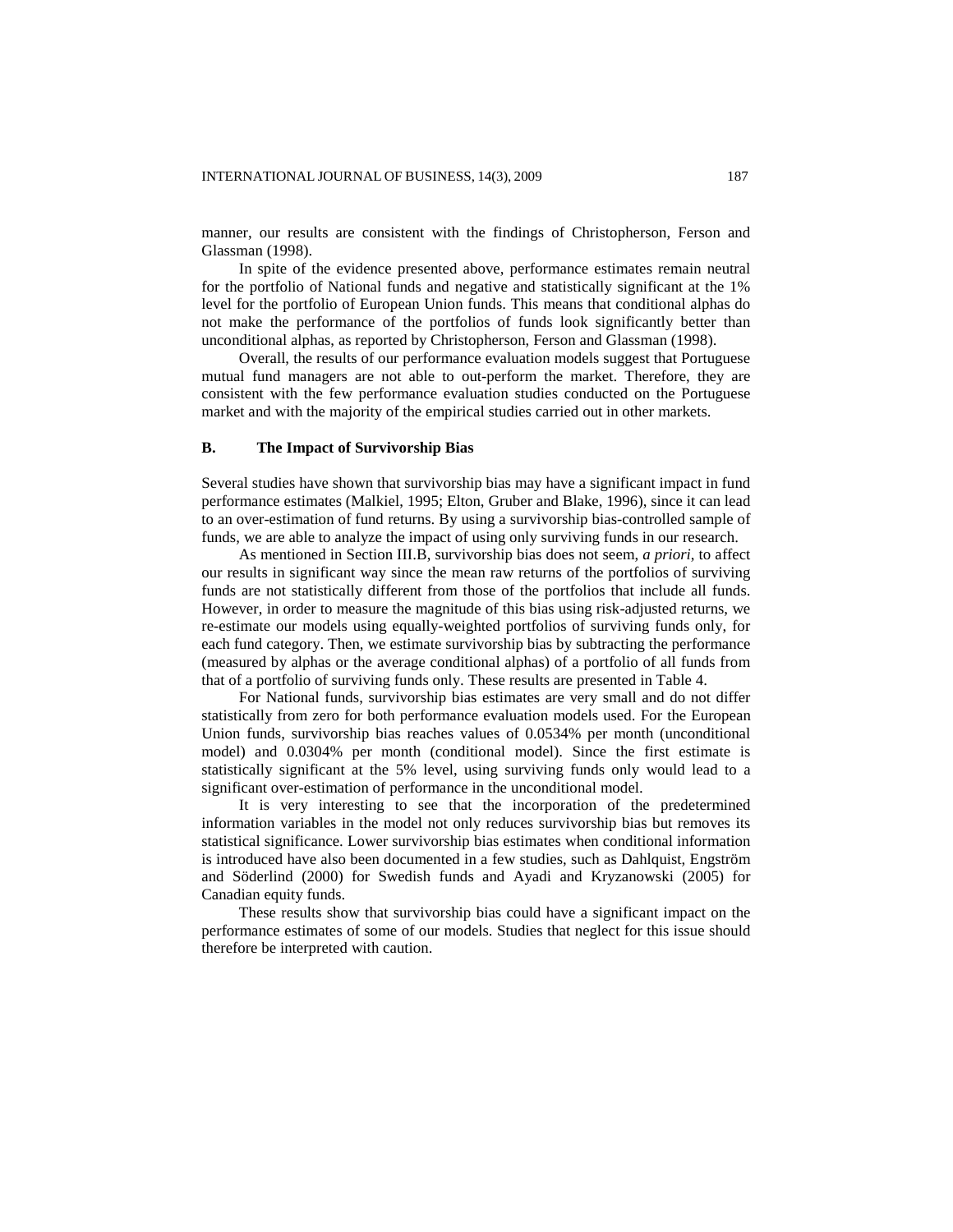#### **Table 4**

#### Survivorship bias estimates using risk-adjusted returns

This table presents estimates of performance (monthly alphas and average conditional alphas in percentage), using the unconditional multi-factor model and the conditional multi-factor model with time-varying alphas and betas, for equally-weighted portfolios of National and European Union (EU) funds during the period of January 2000 to December 2007. Surviving refers to portfolios of surviving funds only and All refers to portfolios of all funds, surviving and nonsurviving. Survivorship Bias corresponds to the difference between Surviving and All; its significance is evaluated by running the regressions on the returns of a "difference" portfolio, which is obtained by subtracting the returns of the portfolio of All funds from the returns of the portfolio of Surviving funds only. The asterisks are used to represent the statistically significant coefficients at the 1%  $(***)$ , 5%  $(**)$  and 10%  $(*)$  significance levels, based on heteroskedasticity and autocorrelation adjusted errors (following Newey and West, 1987).

Panel A: Unconditional Multi-Factor Model

|                                                                            | <b>National Funds</b> | <b>EU</b> Funds |
|----------------------------------------------------------------------------|-----------------------|-----------------|
| Surviving                                                                  | 0.0034                | $-0.3415$       |
| All                                                                        | 0.0067                | $-0.3949***$    |
| Survivorship Bias                                                          | $-0.0033$             | $0.0534***$     |
| Panel B: Conditional Multi-Factor Model with Time-Varying Alphas and Betas |                       |                 |
|                                                                            | <b>National Funds</b> | EU Funds        |
| Surviving                                                                  | 0.0337                | $-0.3407$       |
| All                                                                        | 0.0319                | $-0.3711***$    |
| Survivorship Bias                                                          | 0.0018                | 0.0304          |

# **C. Fund Fees and Performance**

As mentioned previously, we have considered fund returns net of operating expenses, but gross of any sales charge, i.e., management fees are already deducted from fund returns. However, several studies in the literature (e.g.: Elton, Gruber and Blake, 1995) argue that the usual under-performance of mutual funds may be due to the management fees they charge. To assess whether this is the case for our sample of funds, we repeat the analysis of Section IV.A, for the two equally-weighted portfolios of funds, considering fund returns before expenses.

To obtain returns before expenses, we add back the management fees to the returns of each portfolio. Information on the annual percentage of management fees for the individual funds was obtained by consulting each fund's prospectus, available in the Portuguese Securities Market Commission (CMVM) website. Then, we computed an average of the fees of the individual funds in each of the equally-weighted portfolios, divided it by twelve and added it to each month's return.<sup>12</sup> On average, management fees are of 1.983% and 2.011% of the Net Asset Value per year for the National and the European Union funds, respectively. Table 5 presents the performance estimates using risk-adjusted returns after and before management fees.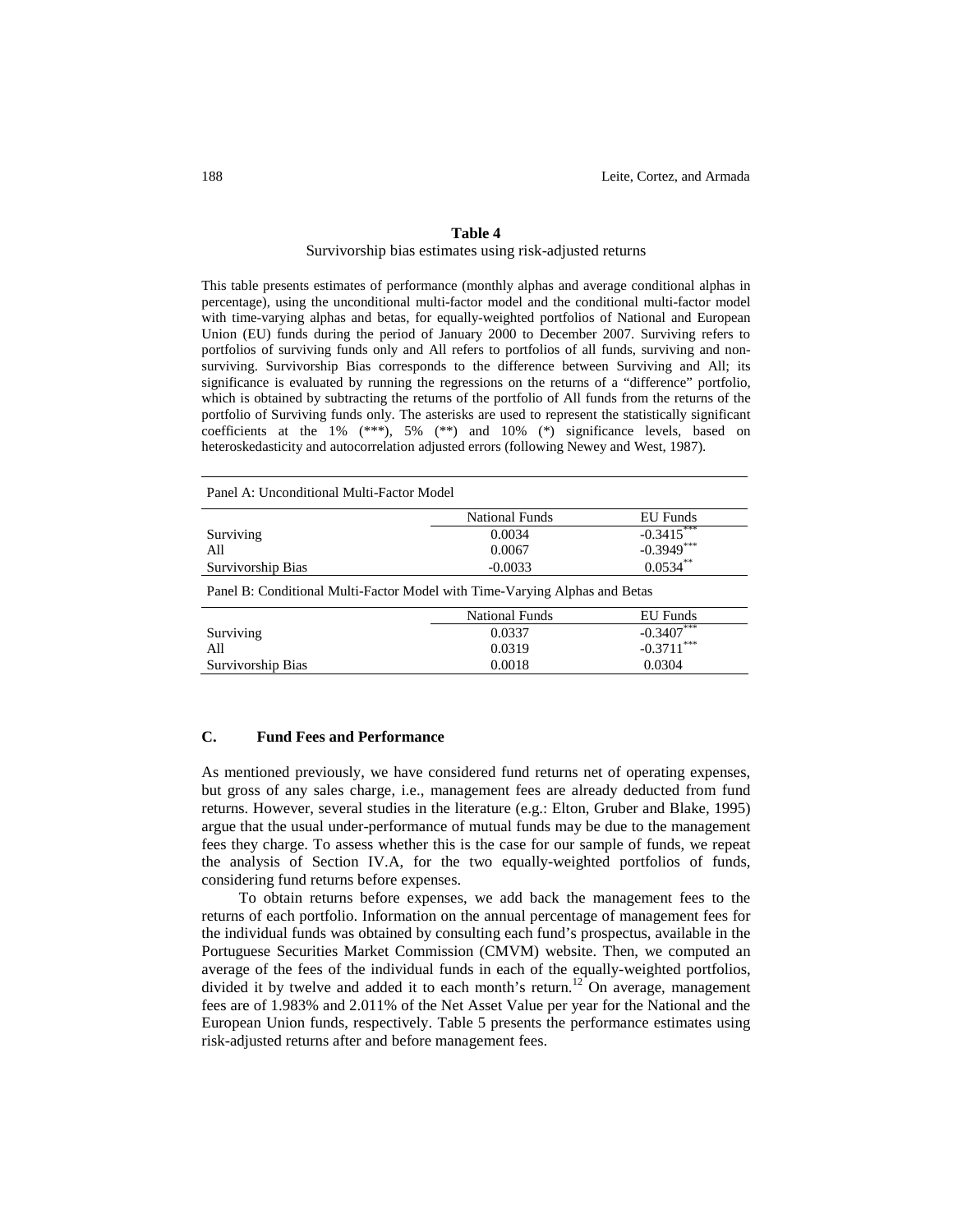# **Table 5**

#### Overall performance after and before management fees

This table presents estimates of performance (monthly alphas and average conditional alphas, in percentage), using the unconditional multi-factor model and the conditional multi-factor model with time-varying alphas and betas, for the equally-weighted portfolios of National and European Union (EU) funds, during the period of January 2000 to December 2007, after and before management fees are deducted from returns. The asterisks are used to represent the statistically significant coefficients at the 1% (\*\*\*), 5% (\*\*) and 10% (\*) significance levels, based on heteroskedasticity and autocorrelation adjusted errors (following Newey and West, 1987).

| Panel A: Unconditional Multi-Factor Model                                  |                       |                          |
|----------------------------------------------------------------------------|-----------------------|--------------------------|
|                                                                            | <b>National Funds</b> | EU Funds                 |
| After management fees                                                      | 0.0067                | $-0.3949$ <sup>***</sup> |
| Before management fees                                                     | 0.0127                | $-0.3891***$             |
| Panel B: Conditional Multi-Factor Model with Time-Varying Alphas and Betas |                       |                          |
|                                                                            | <b>National Funds</b> | <b>EU</b> Funds          |
| After management fees                                                      | 0.0319                | ***<br>$-0.3711$         |
| Before management fees                                                     | 0.0373                | $-0.3656$ ***            |
|                                                                            |                       |                          |

As we can observe in the table above, despite higher alphas, there are no significant changes in performance estimates when management fees are added back. Performance remains neutral for National funds and negative and statistically significant at the 1% level for the European Union funds. So, there is no evidence that the under-performance of the funds in our sample is due to the expenses they charge.

# **D. Selectivity and Market Timing**

Panel A of Table 6 shows the results of applying the unconditional multi-factor market timing model to our sample of funds. In relation to selectivity, although the portfolio of National funds presents a positive value and the portfolio of European Union funds presents a negative value, they are both not statistically different from zero at the 5% level. So, consistent with most of the literature on mutual fund performance, Portuguese equity fund managers do not seem to be able to identify undervalued stocks.

#### **Table 6**

# Selectivity and timing estimates using unconditional and conditional multi-factor models

This table presents estimates of selectivity (alphas in percentage) and timing (gammas and average conditional gammas) for the equally-weighted portfolios of National and European Union (EU) funds using the unconditional multi-factor market timing model  $(\tau_{p,t} = \alpha_p + \beta_{p,m} \tau_{m,t} + \beta_{p,SMB} \tau_{SMB,t} + \beta_{p,HML} \tau_{HML,t} + \gamma_p \tau_{m,t}^2 + \epsilon_{p,t})$  and the conditional multi-factor model with time-varying timing coefficients: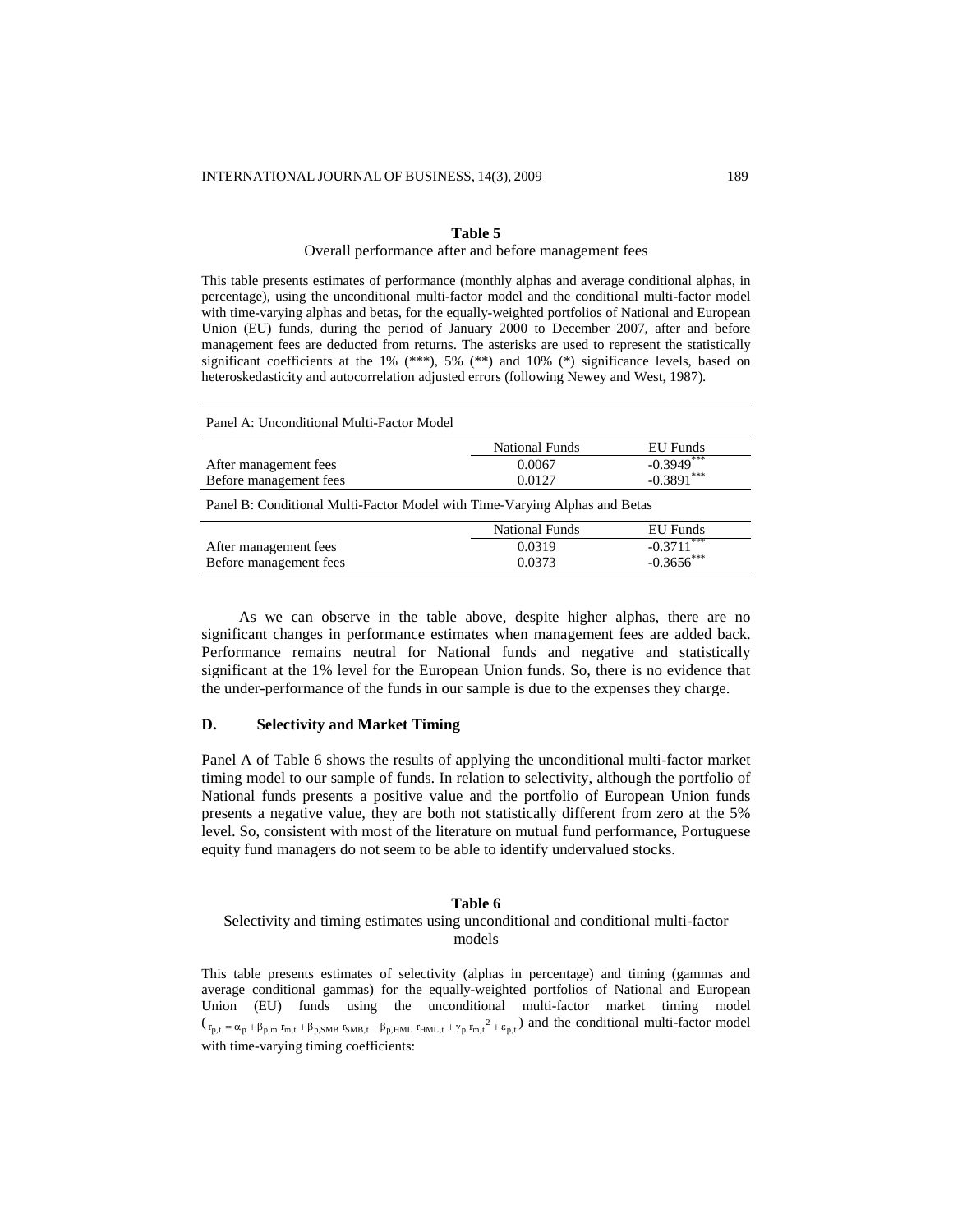# $(r_{p,t} = \alpha_p + \beta_{0p,m} r_{m,t} + \beta'_{p,m} (z_{t-1} r_{m,t}) + \beta_{0p,SMB} r_{SMB,t} + \beta'_{p,SMB} (z_{t-1} r_{SMB,t})$  $+\beta_{0p,HML}$   $r_{HML,t} + \beta'_{p,HML} (z_{t-1} r_{HML,t}) + \gamma_{0p} r_{m,t}^2 + \gamma'_{1p} (z_{t-1} r_{m,t}^2) + \epsilon_{p,t})$

 $r_{m,t}$  is the market index excess return,  $r_{SMB,t}$  is the return differential between a small-cap portfolio and a large-cap portfolio and  $r_{HML,t}$  is the return differential between a portfolio of high book-tomarket (value) stocks and a portfolio of low book-to-market (growth) stocks. The predetermined information variables are the short-term interest rate level (EUR), the slope of the term structure (TS) and the dividend yield (DY). All these variables are demeaned, lagged 1-month and the first two instruments were stochastically detrended by subtracting a trailing moving average over a period of 2 months.  $R^2$  *adj.* is the adjusted coefficient of determination. The asterisks are used to represent the statistically significant coefficients at the  $1\%$  (\*\*\*),  $5\%$  (\*\*) and  $10\%$  (\*) significance levels, based on heteroskedasticity and autocorrelation adjusted errors (following Newey and West, 1987). The number of individual funds presenting positive (N+) or negative (N–) coefficients with respect to the alphas or the average conditional alphas and the gammas or average conditional gammas are also reported, as well as the number of those which are statistically significant at the 5% level, reported in brackets.  $W_1$ ,  $W_2$  and  $W_3$  correspond to the probability values of the  $\chi$ -square statistic of the Newey and West (1987) Wald test on the existence of time-varying betas (for the 3 factors), time-varying market timing coefficients and the joint time-variation in all coefficients, respectively.  $\rho_{\alpha_p, \gamma_p}$  and  $\rho_{\alpha_p, \gamma_{0p}}$  are the correlation

coefficients between the selectivity and timing estimates of the individual funds in each portfolio.

|                   | Panel A: Unconditional Multi-Factor Model                         |            |                             |
|-------------------|-------------------------------------------------------------------|------------|-----------------------------|
| Portfolios        | γ <sub>p</sub><br>$\alpha_p$                                      | $R^2$ adj. | $\rho_{\alpha_p, \gamma_p}$ |
| National<br>Funds | 0.0256<br>$-0.0798$                                               | 94.85%     |                             |
|                   | $6[0]$ N+ 3[0]<br>$N_{+}$<br>$N- 7 [0] N- 10 [0]$                 |            | $-0.13$                     |
| EU<br>Funds       | $-0.3210^*$ $-0.3661$                                             | 90.43%     |                             |
|                   | $2[0]$ N+<br>$N_{+}$<br>- 9 [0]<br>N-<br>19 [6]<br>12 [0]<br>$N-$ |            | $-0.95$                     |

Panel B: Conditional Multi-Factor Model with Time-Varying Timing Coefficients

| Portfolios        |           | $\alpha_{p}$                              | $\gamma_{0p}$    |  | $W_1$ $W_2$ $W_3$ $R^2$ adj.      | $\rho_{\alpha_p, \gamma_{0p}}$ |
|-------------------|-----------|-------------------------------------------|------------------|--|-----------------------------------|--------------------------------|
| National<br>Funds |           | 0.0297                                    | $-0.1169$        |  | 0.01 0.21 0.01 95.28%             |                                |
|                   | $N_{\pm}$ | $N- 8[0]$ $N- 8[2]$                       | $5[0]$ N+ $5[0]$ |  |                                   | 0.85                           |
| EU<br>Funds       |           | $-0.0578$                                 |                  |  | $-1.4400^*$ 0.00 0.60 0.00 92.31% |                                |
|                   | $N_{\pm}$ | $7[0]$ N+ 4[0]<br>$N-$ 14 [2] $N-$ 17 [3] |                  |  |                                   | 0.71                           |

By comparing the above results with those presented in Panel A of Table 2, we can observe that the inclusion of the quadratic term increases the alpha estimates for both portfolios. This increase is statistically significant for the portfolio of European Union funds, whose alpha remains negative but only at a significance level of 10%. In fact, it seems that the performance evaluation models tend to underestimate the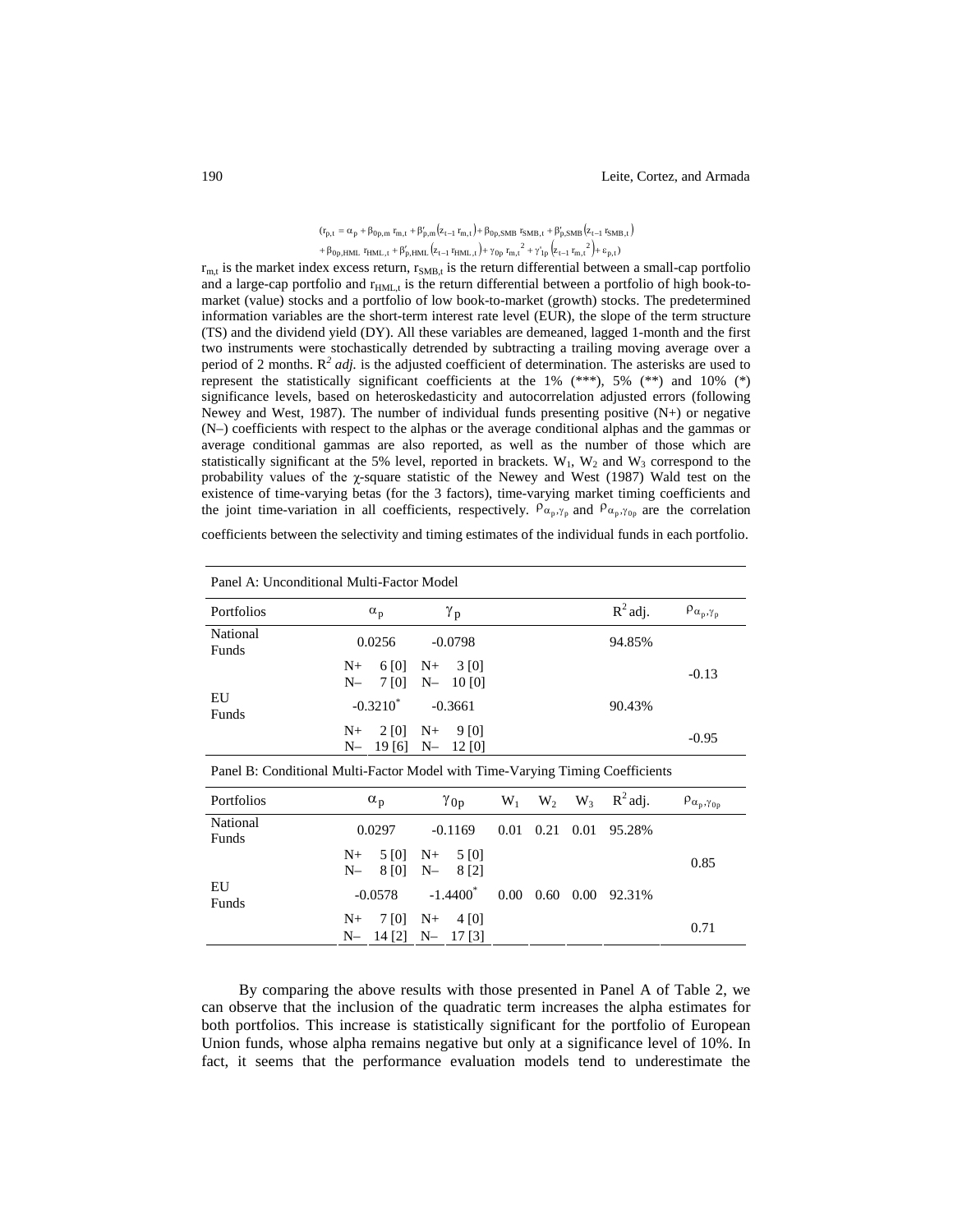contribution of selectivity to overall performance. This type of evidence is also observed at the individual fund level: all National funds continue to present neutral alphas, but now only 29% of the European Union funds still exhibit negative and statistically significant alphas at the 5% level. Therefore, our results show that the selectivity measure is sensitive to this non-linear adjustment in the benchmark model, in contrast with the findings of Dahlquist, Engström and Söderlind (2000) for Swedish funds.

As to the contribution of timing to overall performance, mutual fund managers in our sample do not exhibit any market timing abilities, both at the aggregate level and at the individual fund level. In spite of having negative coefficients for both portfolios and for 65% of the individual funds, none of these are statistically different from zero at the 5% level. Many studies that use the unconditional Treynor and Mazuy (1966) model provide evidence of significant negative or even "perverse" timing ability (e.g.: Cumby and Glen, 1990; Fletcher, 1995; Ferson and Schadt, 1996; Sawick and Ong, 2000). These latter findings probably reflect some kind of a model misspecification since it means that fund managers have some timing ability but use it in the wrong way, increasing their market exposure when the market performs poorly and decreasing it when the market performs well.

Panel A of Table 6 also shows a negative correlation between selectivity and timing for individual funds, consistent with previous findings (e.g.: Coggin, Fabozzi and Rahman, 1993). In addition, it is also interesting to see that this negative correlation is much higher for European Union funds (-0.95) than for National funds (-0.13). A possible explanation for these findings is that, as the investment universe increases, fund managers seem to become more focused on one of the two components of overall performance (Romacho and Cortez, 2006).

Panel B of Table 6 presents the results of the conditional multi-factor model with time-varying timing coefficients. The incorporation of the lagged information variables increases the explanatory power of the models and has a positive impact in the selectivity estimates, but a negative impact in the timing estimates. However, at the 5% level, both estimates remain neutral for the two portfolios. These results are also observed at the individual fund level, with 68% of the funds presenting higher selectivity estimates and 71% having lower timing coefficients in relation to the unconditional model.

Therefore, our results are inconsistent to those reported by Ferson and Schadt (1996) and Sawicki and Ong (2000), who show that the incorporation of conditioning information in the single-factor version of the Treynor and Mazuy (1966) model is able to improve the managers' timing abilities and greatly reduce the number of significant negative timing coefficients.

As a consequence of the lower timing estimates obtained with the conditional model, 15% of the individual funds show evidence of "perverse" timing abilities at the 5% level. As Ferson and Schadt (1996) point out, these negative timing coefficients may be related to model misspecification or be a consequence of the use of options or other related trading strategies. However, the proportion of options in Portuguese mutual funds is very small and there is no evidence of significant positive selectivity estimates to compensate for the negative timing coefficients.

It should be noted, however, that 60% of these significant negative coefficients are generated by non-surviving funds that exhibit time-varying timing coefficients. This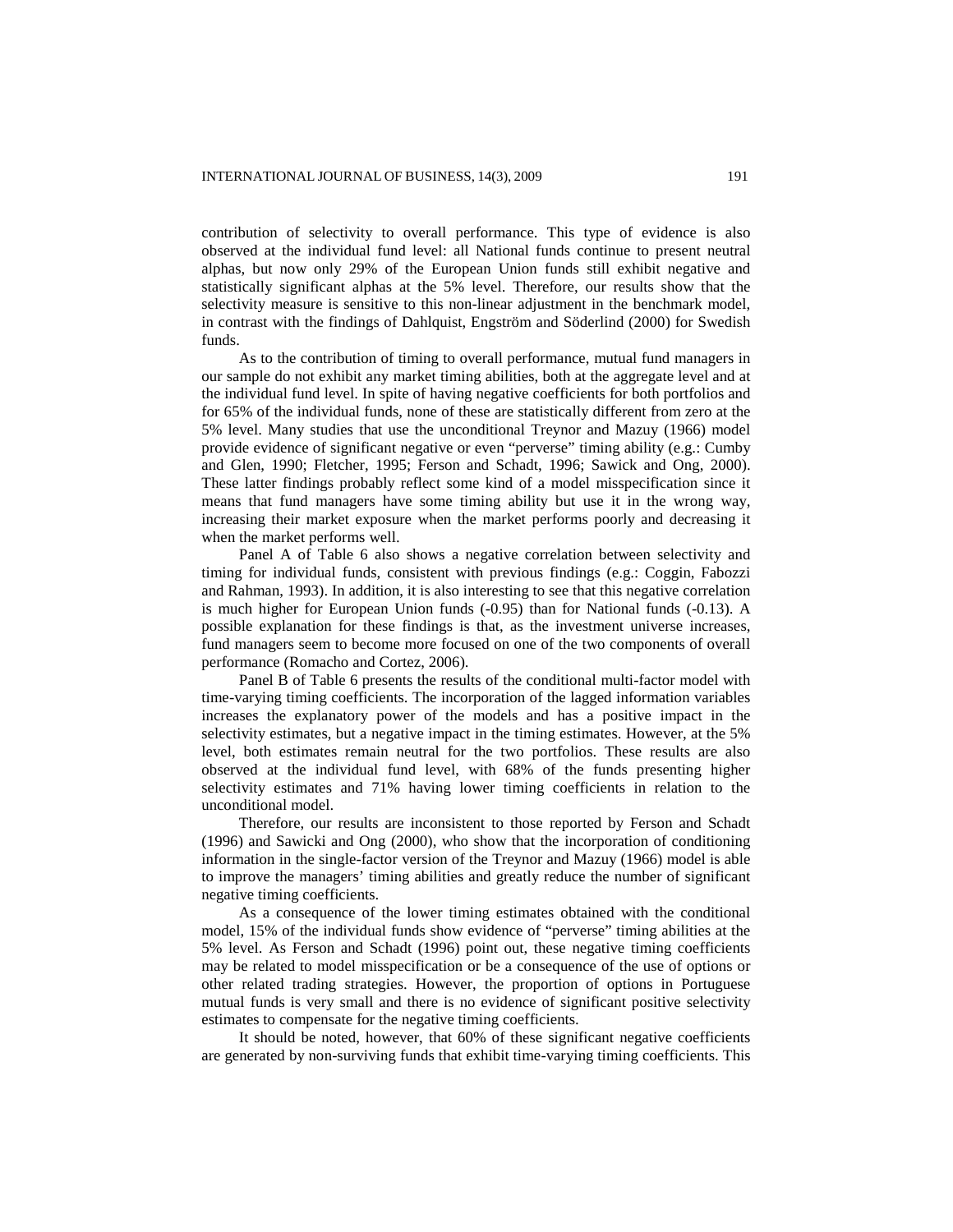suggests that the significance of the average conditional gammas in our model may be related to the covariance between the information variables and the timing coefficient. In fact, if we use a conditional multi-factor model with a fixed timing coefficient, i.e., a multi-factor version of the conditional Treynor and Mazuy (1966) model proposed by Ferson and Schadt (1996), the significance of these timing coefficients is removed.

The results of the Wald tests confirm the existence of time-varying betas but reject the hypothesis of time-varying timing coefficients for both portfolios. These results are in contrast with those of Ferson and Qian (2004), who report significant time-varying conditional timing abilities associated with variables like dividend yields and the slope of the term structure, among others. However, at the individual fund level, we find some evidence of time-varying timing abilities, since we can reject the null hypothesis of a fixed timing coefficient for 26% of the funds. The joint time variation in all coefficients cannot be rejected for both fund categories.

The use of the conditional multi-factor timing model has a very interesting impact in terms of the correlation between timing and selectivity. In fact, in contrast with previous findings, Panel B of Table 6 shows a positive correlation between the two components of overall performance for the individual funds of both categories (0.85 and 0.71 for the National and European Union funds, respectively). So, it seems that the incorporation of the information variables is able to remove the negative correlations reported by the unconditional model.

It is puzzling, however, that, on the one hand, Panel B of Table 6 shows that the incorporation of conditioning information is statistically significant and increases the explanatory power of the model but, on the other hand, leads to some evidence of significant negative timing abilities at the individual fund level.

#### **V. CONCLUSIONS**

This paper investigates overall performance and market timing abilities of Portuguese equity funds investing in the domestic and in the European Union market, during the period of January 2000 to December 2007, using both unconditional and conditional multi-factor models.

In terms of overall performance, our results show that while National funds are neutral performers, European Union funds underperform the market significantly. It is clear that a conditional multi-factor model with time-varying alphas and betas is more robust to evaluate the performance of fund managers in our sample. In fact, our results confirm the importance of controlling for size and book-to-market effects, besides market risk. Furthermore, there is strong evidence of time-varying betas for almost all factors in both fund portfolios and of time-varying alphas for the European Union funds portfolio. Similar evidence is obtained at the individual fund level, although to a less extent.

Our results also call attention to the issue of survivorship bias. If we had used portfolios of surviving funds only, we would have a significant over-estimation of performance for European Union funds when using the unconditional multi-factor model. It is also interesting to observe that the use of a conditional multi-factor model with time-varying alphas and betas would not only reduce survivorship bias, but would also remove its statistical significance. This evidence is in favour of the argument of using conditional multi-factor models in samples that are not free of survivorship bias.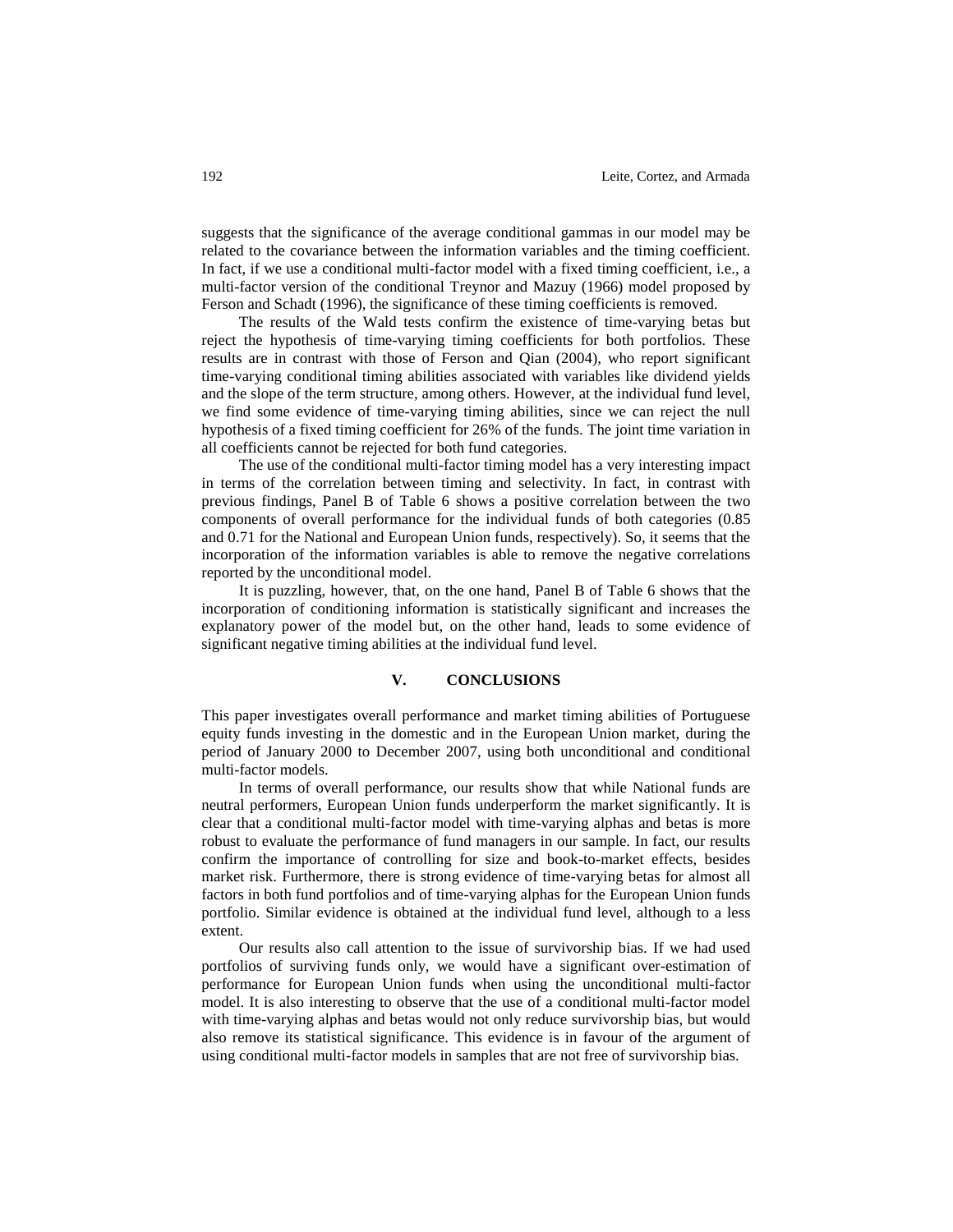We also show that the under-performance of the funds in our sample does not seem to be a consequence of the expenses they charge, since performance before management fees is not statistically different from after fees performance.

In terms of market timing, our tests suggest that mutual fund managers in our sample do not exhibit any market timing abilities. Additionally, there is little evidence of time-varying conditional market timing abilities and only at the individual fund level. However, while the unconditional multi-factor model does not seem to be severely misspecified, with all individual funds and both portfolios presenting neutral timing abilities, the conditional version of the model presents some evidence of "perverse" timing abilities, although only at the individual fund level. If this puzzling result reflects any kind of model misspecification is a debatable issue and is certainly an interesting line of research for the future.

# **ENDNOTES**

- 1. The two most widely used market-timing models are the Treynor and Mazuy (1966) and the Henriksson and Merton (1981) models. Since there are several studies in the literature that report very similar results between the two (e.g.: Ferson and Schadt, 1996; Bollen and Busse, 2001), we will restrict our analysis to the first model and explore several of its extensions.
- 2. By December 2007, the Net Asset Values of Portuguese mutual funds were worth € 25 763 million.
- 3. See Appendix 1 for a description of our sample of funds.
- 4. We use and compare the performance of these two fund categories due to the increasing tendency towards European stock market integration and the rising participation of Portuguese investors in other European markets.
- 5. The probability values of the t-tests for the equality of means between the two series are 0.9947 and 0.9249 for the National and European Union funds, respectively.
- 6. It would be preferable to use another German government bond rate as the short term rate; however, due to the non-existence of a liquid Treasury bill market, that data was not available.
- 7. Using lags of up to 6 periods and a MacKinnon critical value of 5%, the hypothesis of a unit root is always rejected for both variables.
- 8. We can see that the correlations between the instruments range from -0.6010 to 0.1141.
- 9. We have also used the MSCI Portugal TR index as the benchmark for the National funds. However, the explaining power of the model was not as high as with the PSI-20 TR index.
- 10. The significance of the additional factors was also tested using log likelihood (Log L) ratio tests and the results were similar to those obtained by the Wald tests.
- 11. This evidence is further supported when comparing these results with those of an unconditional single-factor model, presented in Appendix 4. In fact, the multifactor model adds a considerable explanatory power, with increases in the adjusted  $R<sup>2</sup>$  of 5.77% for the portfolio of National funds and 1.2% for the portfolio of European Union funds. Unreported results at the individual fund level show similar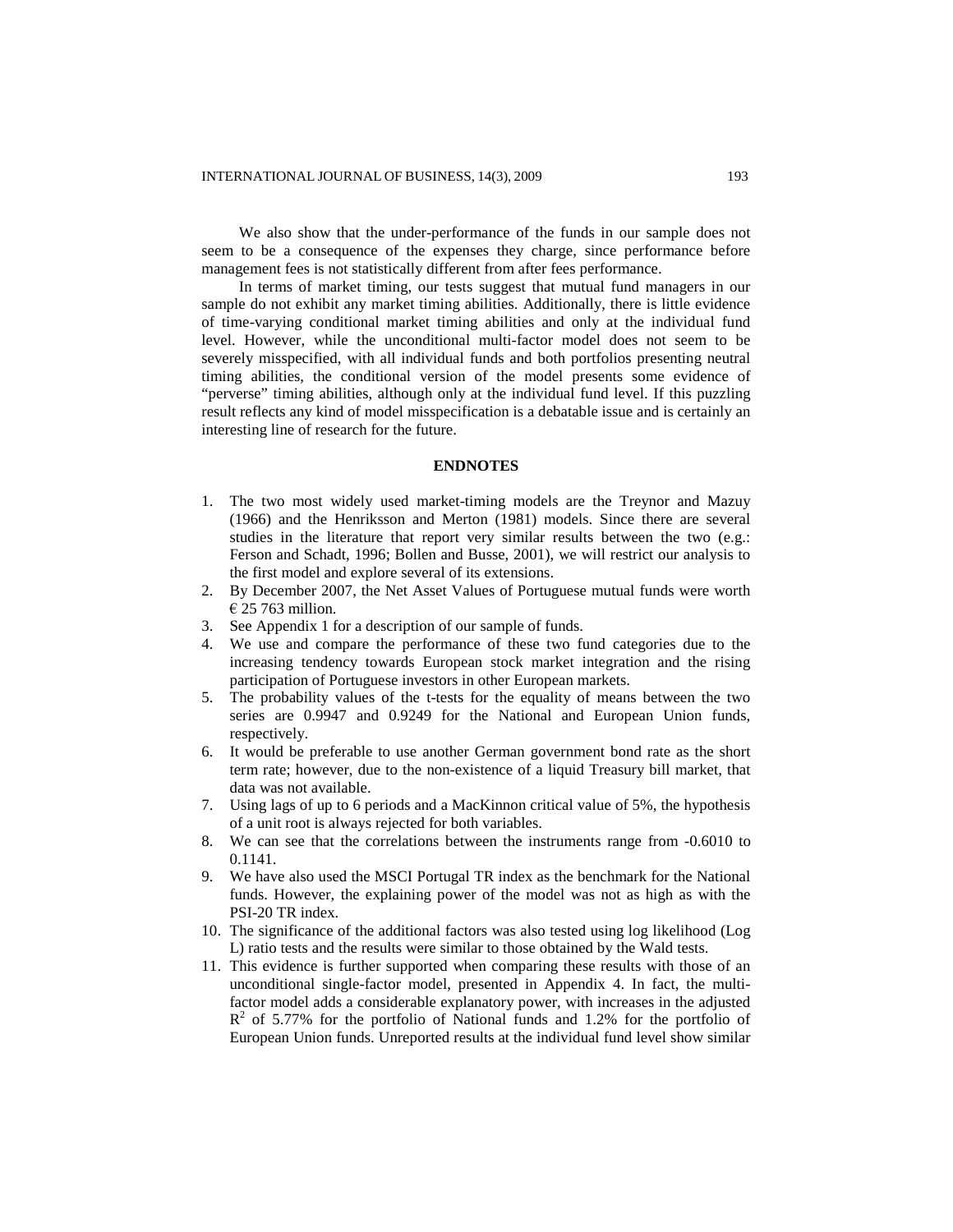evidence: the adjusted  $R^2$ 's are higher for all National funds and 86% of the European Union funds, with increases that range up to 12.53%.

12. Although we could only obtain annual percentages of management fees for the second half of our sample period (2004-2007), we believe this will not affect our results significantly, because these fees are fairly constant across the years.

|    | <b>National Funds</b>            |    | European Union Funds             |
|----|----------------------------------|----|----------------------------------|
|    | Surviving                        |    | Surviving                        |
| 1  | Banif Acções Portugal            | 14 | Banif Euro Acções                |
| 2  | Barclays Premier Acções Portugal | 15 | <b>BBVA Bolsa Euro</b>           |
| 3  | <b>BPI</b> Portugal              | 16 | <b>BPI Europa Crescimento</b>    |
| 4  | Caixagest Acções Portugal        | 17 | <b>BPI</b> Europa Valor          |
| 5  | Espírito Santo Portugal Acções   | 18 | Caixagest Acções Europa          |
| 6  | Millennium Acções Portugal       | 19 | Espírito Santo Acções Europa     |
| 7  | Postal Acções <sup>1</sup>       | 20 | Finicapital                      |
| 8  | Santander Acções Portugal        | 21 | Millennium Eurocarteira          |
|    | Non-surviving                    | 22 | Montepio Acções                  |
| 9  | AF Investimentos Acções Portugal | 23 | Montepio Acções Europa           |
| 10 | <b>BNU</b> Acções                | 24 | Popular Acções                   |
| 11 | Caixagest Gestão Lusoacções      | 25 | Raíz Europa                      |
| 12 | Caixagest Valorização            | 26 | Santander Acções Europa          |
| 13 | Santander Capital Portugal       |    | Non-surviving                    |
|    |                                  | 27 | AF Acções Euro                   |
|    |                                  | 28 | AF Investimentos Acções Europa   |
|    |                                  | 29 | <b>BIG</b> Eurocapital           |
|    |                                  | 30 | <b>BNU Acções Europa</b>         |
|    |                                  | 31 | <b>BNU Gestão Activa Acções</b>  |
|    |                                  | 32 | Caixagest Gestão Euroacções      |
|    |                                  | 33 | Espírito Santo Acções Rendimento |
|    |                                  | 34 | Santander Iberfundo Accões       |

**Appendix 1** Mutual funds in the sample

Note 1. This fund is currently a European Union Fund, but until March 2007 it was a National Fund.

# **Appendix 2**

Summary statistics for the market returns and factors

This appendix presents some summary statistics for the market returns and factors for the period of January 2000 to December 2007. For the National Funds,  $MKT_{NF}$  is the monthly excess return of the PSI20-TR index,  $SMB_{NF}$  is the difference in the monthly returns of the MSCI Portugal Small-Cap and the MSCI Portugal indices and  $HML<sub>NF</sub>$  is the difference in the monthly returns of the MSCI Portugal Value and the MSCI Portugal Growth indices. For the European Union Funds,  $MKT<sub>EUF</sub>$  is the monthly excess return of the MSCI Europe TR index,  $SMB<sub>EUF</sub>$  is the difference in the monthly returns of the MSCI Europe Small-Cap and the MSCI Europe indices and HMLEUF is the difference in the monthly returns of the MSCI Europe Value and the MSCI Europe Growth indices. Table **A** presents several monthly statistics for these variables. Tables **B1** and **B2** present the correlation matrixes among the factors for the National and European Union Funds, respectively.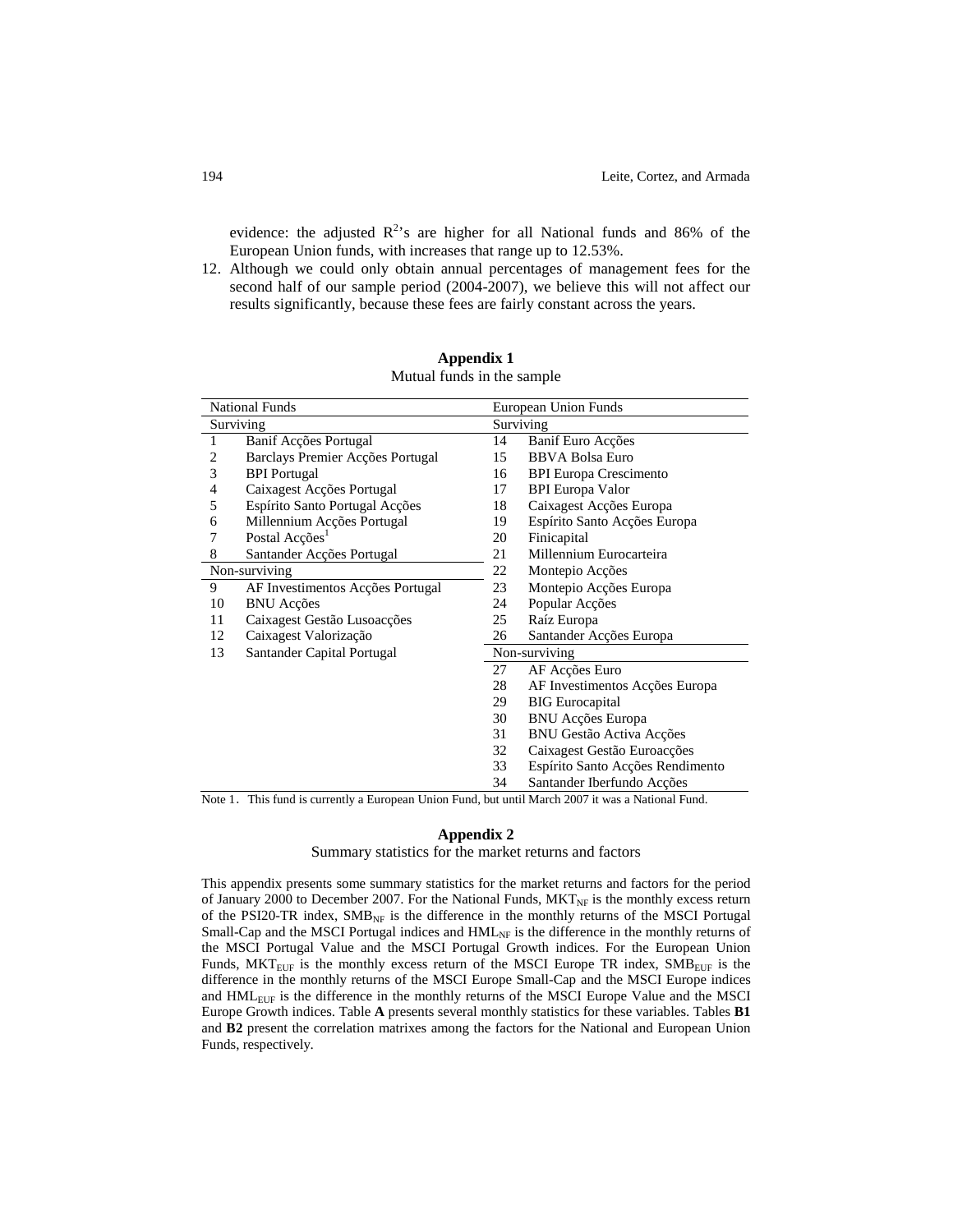|                  | <b>National Funds</b> |            |            |             | European Union Funds |             |
|------------------|-----------------------|------------|------------|-------------|----------------------|-------------|
|                  | $MKT_{NF}$            | $SMB_{NF}$ | $HML_{NF}$ | $MKT_{EUF}$ | $SMB_{EUF}$          | $HML_{EUF}$ |
| Mean             | 0.0002                | 0.0025     | 0.0055     | $-0.0004$   | 0.0052               | 0.0045      |
| Median           | 0.0013                | 0.0007     | 0.0052     | 0.0095      | 0.0083               | 0.0065      |
| Maximum          | 0.1646                | 0.1369     | 0.1642     | 0.1033      | 0.0529               | 0.0770      |
| Minimum          | $-0.1838$             | $-0.0833$  | $-0.1032$  | $-0.1515$   | $-0.0796$            | $-0.0756$   |
| Std. Deviation   | 0.0512                | 0.0398     | 0.0414     | 0.0436      | 0.0243               | 0.0214      |
| <b>Skewness</b>  | $-0.2795$             | 0.3876     | 0.5418     | $-0.8565$   | $-0.7129$            | $-0.2430$   |
| Kurtosis         | 4.5837                | 3.6139     | 4.7950     | 4.2013      | 4.0381               | 5.6189      |
| Jarque-Bera (JB) | 11.1647               | 3.8709     | 17.4011    | 17.3287     | 12.3121              | 28.0829     |
| $p$ -val (JB)    | 0.0038                | 0.1444     | 0.0002     | 0.0002      | 0.0021               | 0.0000      |
|                  |                       |            |            |             |                      |             |

#### **Table A –** Descriptive Statistics

**Table B2** – Correlation Matrix (EUF)

|                | $MKT_{\rm NF}$ |        | $SMB_{\text{NE}}$ HML <sub>NE</sub> |                     | $MKT_{\rm EHF}$ | $SMB_{\rm EHF}$ | $HML_{\rm{EHF}}$ |
|----------------|----------------|--------|-------------------------------------|---------------------|-----------------|-----------------|------------------|
| $MKT_{\rm NF}$ | 1.0000         |        |                                     | $MKT$ FIF           | 1.0000          |                 |                  |
| $SMB_{\rm NF}$ | $-0.1226$      | 1.0000 |                                     | $SMBFIT$ 0.0443     |                 | 1.0000          |                  |
| $HML_{NF}$     | $-0.1536$      | 0.1125 | 1.0000                              | $HML_{EIIF}$ 0.1948 |                 | 0.0936          | 1.0000           |
|                |                |        |                                     |                     |                 |                 |                  |

# **Appendix 3** Summary statistics for the information variables

This appendix presents some summary statistics for the lagged information variables for the period of January 2000 to December 2007: short-term interest rate level (EUR), the slope of the term structure (TS) and dividend yield (DY). The first two instruments were stochastically detrended by subtracting a trailing moving average over a period of 2 months. Table **A** presents several statistics for these variables (annual, demeaned and expressed in percentage) as well as their autocorrelation coefficients of order 1, 3, 6 and 12. Table **B** presents the correlation matrix among the instruments.

**Table A –** Descriptive Statistics and Autocorrelations **Table B** – Correlation Matrix

|                 | <b>EUR</b> | TS        | DY.       |
|-----------------|------------|-----------|-----------|
| Mean            | 0.0000     | 0.0000    | 0.0000    |
| Median          | $-0.0011$  | 0.0133    | 0.1242    |
| Maximum         | 0.4959     | 0.6218    | 1.1202    |
| Minimum         | $-0.7141$  | $-0.7082$ | $-0.9478$ |
| Std. Deviation  | 0.1817     | 0.2215    | 0.4481    |
| <b>Skewness</b> | $-0.4910$  | $-0.1928$ | $-0.5739$ |
| Kurtosis        | 5.1208     | 3.7288    | 2.9955    |
| $\rho_1$        | 0.70       | 0.51      | 0.93      |
| $\rho_3$        | 0.50       | 0.21      | 0.79      |
| $\rho_6$        | 0.256      | 0.06      | 0.64      |
| $\rho_{12}$     | 0.02       | $-0.12$   | 0.33      |

| EUR    | TS.                         | DY.    |     | EUR                         | ТS | DΥ |
|--------|-----------------------------|--------|-----|-----------------------------|----|----|
| 0.0000 | 0.0000                      | 0.0000 | EUR | 1.0000                      |    |    |
|        | $-0.0011$ $0.0133$ $0.1242$ |        | ТS  | $-0.6010 - 1.0000$          |    |    |
|        | $0.4959$ $0.6218$           | 1.1202 | DΥ  | $-0.2786$ $0.1141$ $1.0000$ |    |    |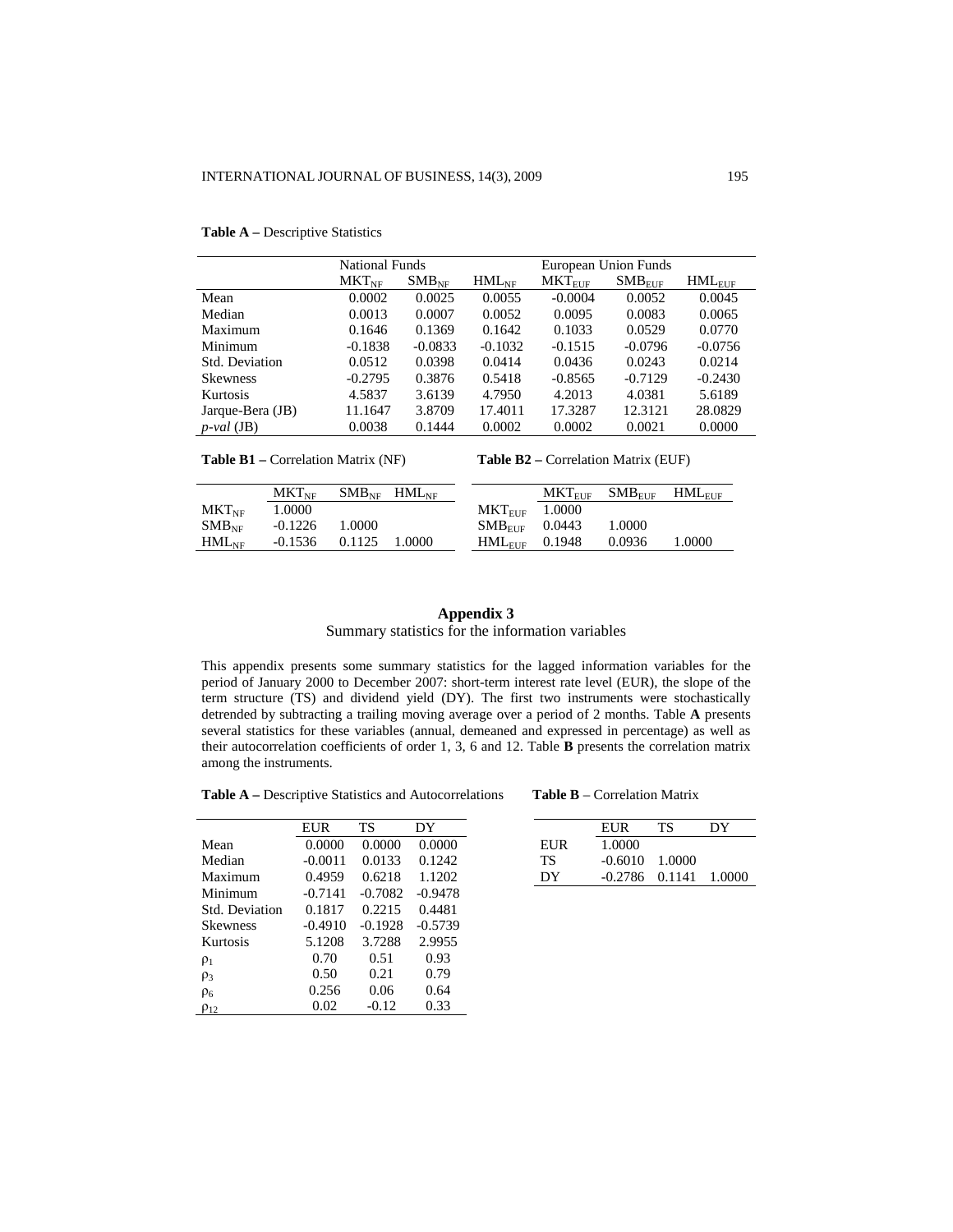# **Appendix 4**

Performance and risk estimates using the unconditional single-factor model

This appendix presents estimates of performance (alphas expressed in percentage) and risk for the equally-weighted portfolios of National and European Union (EU) funds using the unconditional single-factor model ( $r_{p,t} = \alpha_p + \beta_p r_{m,t} + \varepsilon_{p,t}$ ). R<sup>2</sup> (adj.) is the adjusted coefficient of determination.

The asterisks are used to represent the statistically significant coefficients at the 1% (\*\*\*), 5% (\*\*) and 10% (\*) significance levels, based on heteroskedasticity and autocorrelation adjusted errors (following Newey and West, 1987). The number of individual funds presenting positive (N+) or negative (N–) alphas is also reported, as well as the number of those that are statistically significant at the 5% level, reported in brackets.

| Portfolios            | $\alpha_{p}$                             | $\upbeta_{\mathrm{p}}$ | $R^2$ (adj.) |
|-----------------------|------------------------------------------|------------------------|--------------|
| <b>National Funds</b> | 0.1363                                   | $0.8849***$            | 89.13%       |
|                       | $N+$<br>$11$ [1]                         |                        |              |
|                       | $N-$<br>$2[0]$<br>-0.3316 <sup>***</sup> |                        |              |
| EU Funds              |                                          | $0.9221***$            | 89.27%       |
|                       | $N_{+}$<br>2 [0]                         |                        |              |
|                       | $N-$<br>19 [13]                          |                        |              |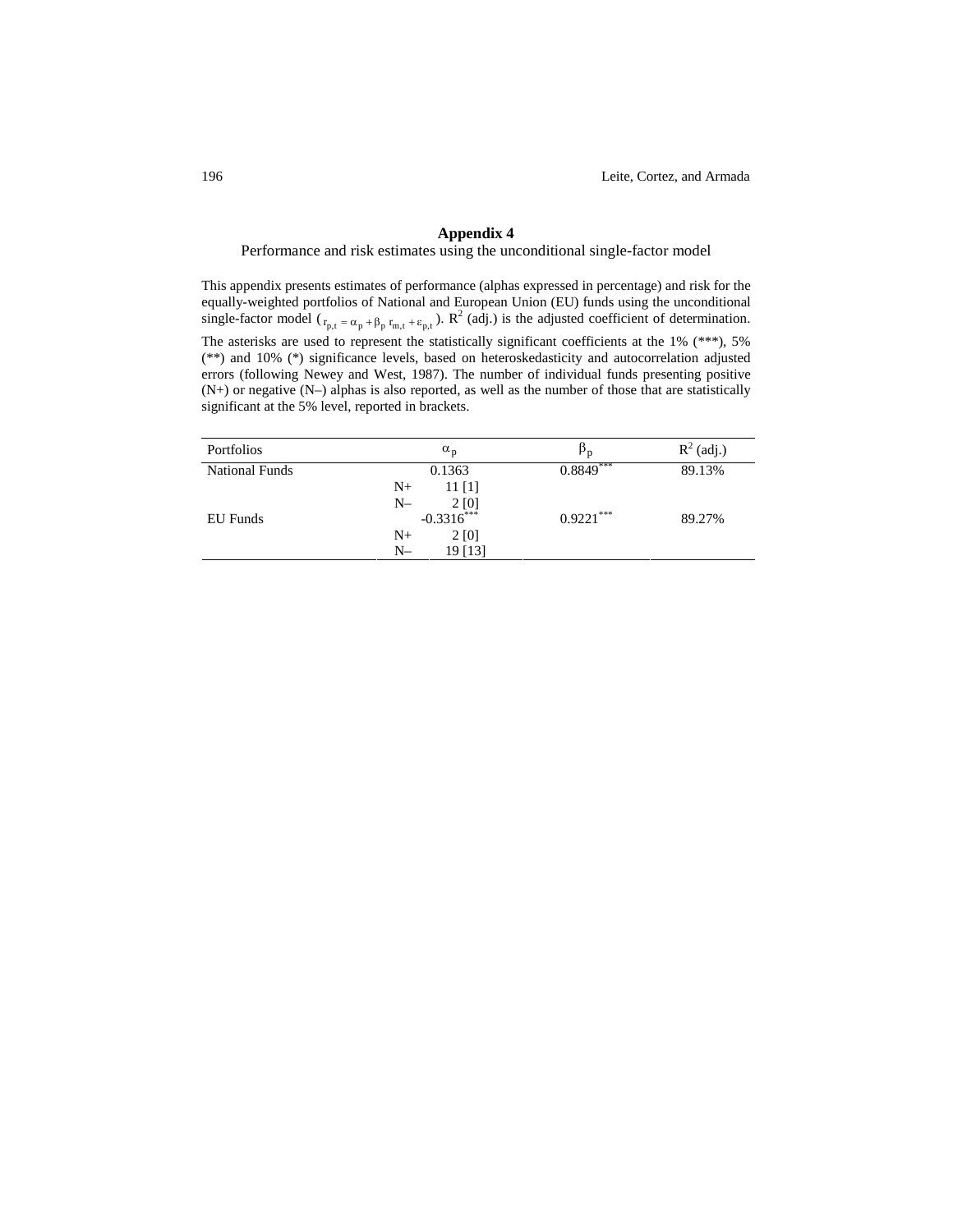#### **REFERENCES**

- Ayadi, M., and L. Kryzanowski, 2005, "Portfolio Performance Measurement Using APM-free Kernel Models," *Journal of Banking and Finance*, 29, 623-659.
- Becker, C., W. Ferson, D. Myers, and M. Schill, 1999, "Conditional Market Timing with Benchmark Investors," *Journal of Financial Economics*, 52, 119-148.
- Bauer, R., R. Otten, and A.T. Rad, 2006, "New Zealand Mutual Funds: Measuring Performance and Persistence in Performance," *Accounting and Finance*, 46, 1-17.
- Blake, D., B. Lehmann, and A. Timmermann, 2002, "Performance Clustering and Incentives in the UK Pension Fund Industry," *Journal of Asset Management*, 3, 173-194.
- Bollen, N., and J. Busse, 2001, "On the Timing Ability of Mutual Fund Managers," *Journal of Finance*, 56, 1075-1094.
- Byrne, A., J. Fletcher, and P. Ntozi, 2006, "An Exploration of the Conditional Timing Performance of UK Unit Trusts," *Journal of Business Finance and Accounting*, 33, 816-838.
- Campbell, J., 1991, "A Variance Decomposition for Stock Returns," *The Economic Journal*, 101, 157-179.
- Carhart, M., 1997, "On Persistence in Mutual Fund Performance," *Journal of Finance*, 52, 57-82.
- Christopherson, J., W. Ferson, and D. Glassman, 1998, "Conditioning Manager Alphas on Economic Information: Another Look at the Persistence of Performance," *Review of Financial Studies*, 11, 111-142.
- Coggin, T., F. Fabozzi, and S. Rahman, 1993, "The Investment Performance of US Equity Pension Fund Managers: An Empirical Investigation," *Journal of Finance*, 48, 1039–1055.
- Cortez, M.C., and F. Silva, 2002, "Conditioning Information on Portfolio Performance Evaluation: A Reexamination of Performance Persistence in the Portuguese Mutual Fund Market," *Finance India*, 16, 1393-1408.
- Cumby, R. and J. Glen, 1990, "Evaluating the Performance of International Mutual Funds," *Journal of Finance*, 45, 497–521.
- Dahlquist, M., S. Engström, and P. Söderlind, 2000, "Performance and Characteristics of Swedish Mutual Funds," *Journal of Financial and Quantitative Analysis*, 35.
- Dickey, D., and W. Fuller, 1979, "Distribution of the Estimators for Autoregressive Time Series with a Unit Root," *Journal of the American Statistical Association*, 74.
- Elton, E., M. Gruber, and C. Blake, 1995, "Fundamental Economic Variables, Expected Returns and Bond Fund Performance," *Journal of Finance*, 50, 1229-1256.
- Elton, E., M. Gruber, and C. Blake, 1996, "Survivorship Bias and Mutual Fund Performance," *Review of Financial Studies*, 9, 1097-1120.
- Fama, E., 1970, "Efficient Capital Markets: A Review of Theory and Empirical Work," *Journal of Finance*, 25, 383-417.
- Fama, E., and K. French, 1989, "Business Conditions and Expected Returns on Stocks and Bonds," *Journal of Financial Economics*, 25, 23-49.
- Fama, E., and K. French, 1993, "Common Risk Factors in the Returns on Stocks and Bonds," *Journal of Financial Economics*, 33, 3-53.
- Fama, E., and K. French, 1996, "Multifactor Explanations of Asset Pricing Anomalies," *Journal of Finance*, 51, 55-84.